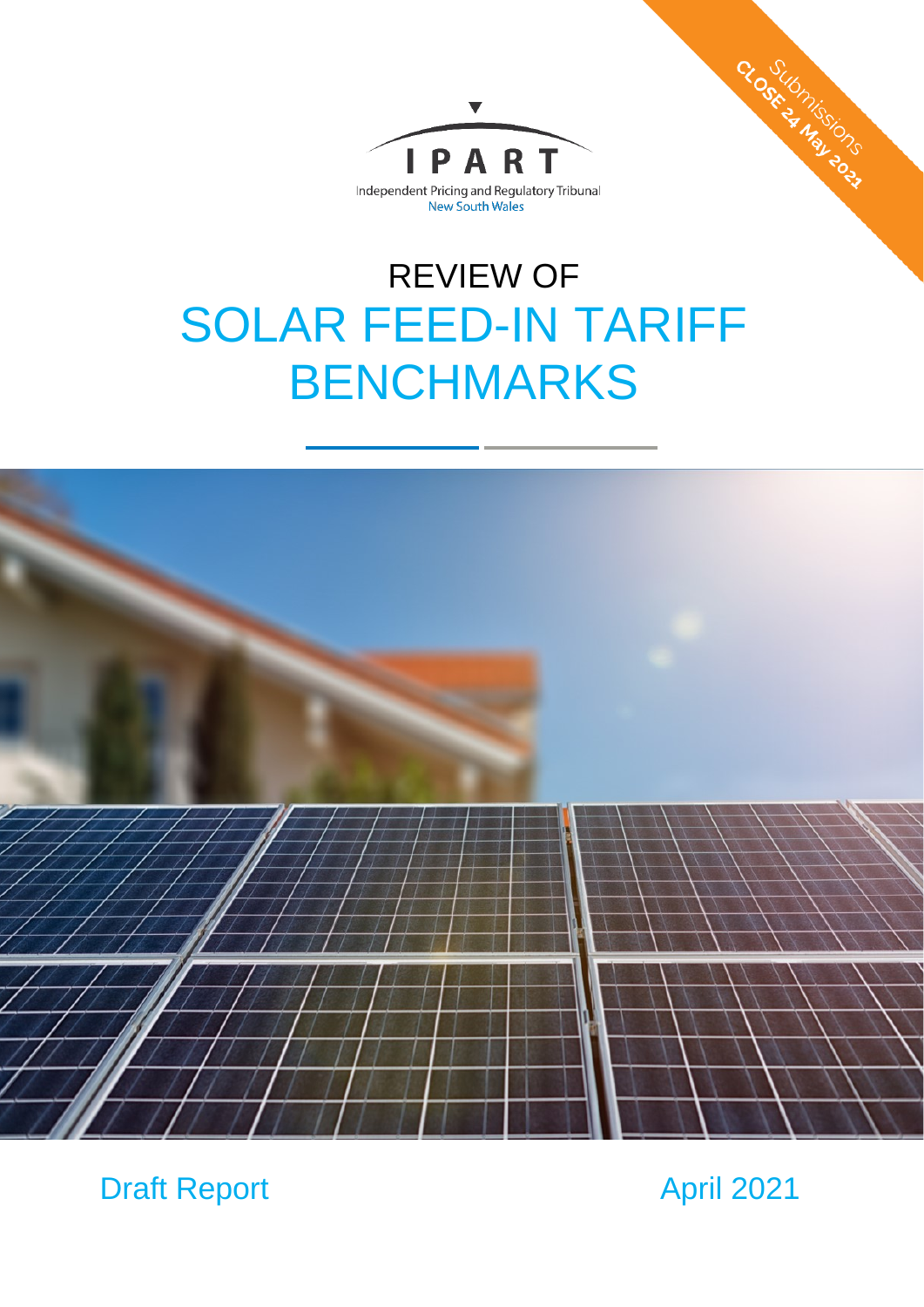### **© Independent Pricing and Regulatory Tribunal (2021).**

With the exception of any:

- (a) coat of arms, logo, trade mark or other branding;
- (b) photographs, icons or other images;
- (c) third party intellectual property; and
- (d) personal information such as photos of people,

this publication is licensed under the Creative Commons Attribution-NonCommercial-NoDerivs 3.0 Australia Licence.



The licence terms are available at the [Creative Commons website:](https://creativecommons.org/licenses/by-nc-nd/3.0/au/legalcode)

IPART requires that it be attributed as creator of the licensed material in the following manner: © Independent Pricing and Regulatory Tribunal (2021).

The use of any material from this publication in a way not permitted by the above licence or otherwise allowed under the *Copyright Act 1968* (Cth) may be an infringement of copyright. Where you wish to use the material in a way that is not permitted, you must lodge a request for further authorisation with IPART.

#### **Disclaimer**

This report is published for the purpose of IPART explaining its draft decisions on the solar feed-in tariff benchmarks. Use of the information in this report for any other purpose is at the user's own risk, and is not endorsed by IPART.

Nothing in this publication should be taken to indicate IPART's or the NSW Government's commitment to a particular course of action.

ISBN 978-1-76049-502-2

#### **The Independent Pricing and Regulatory Tribunal (IPART)**

We make the people of NSW better off through independent decisions and advice. IPART's independence is underpinned by an Act of Parliament. Further information on IPART can be obtained from [IPART's](https://www.ipart.nsw.gov.au/Home) website.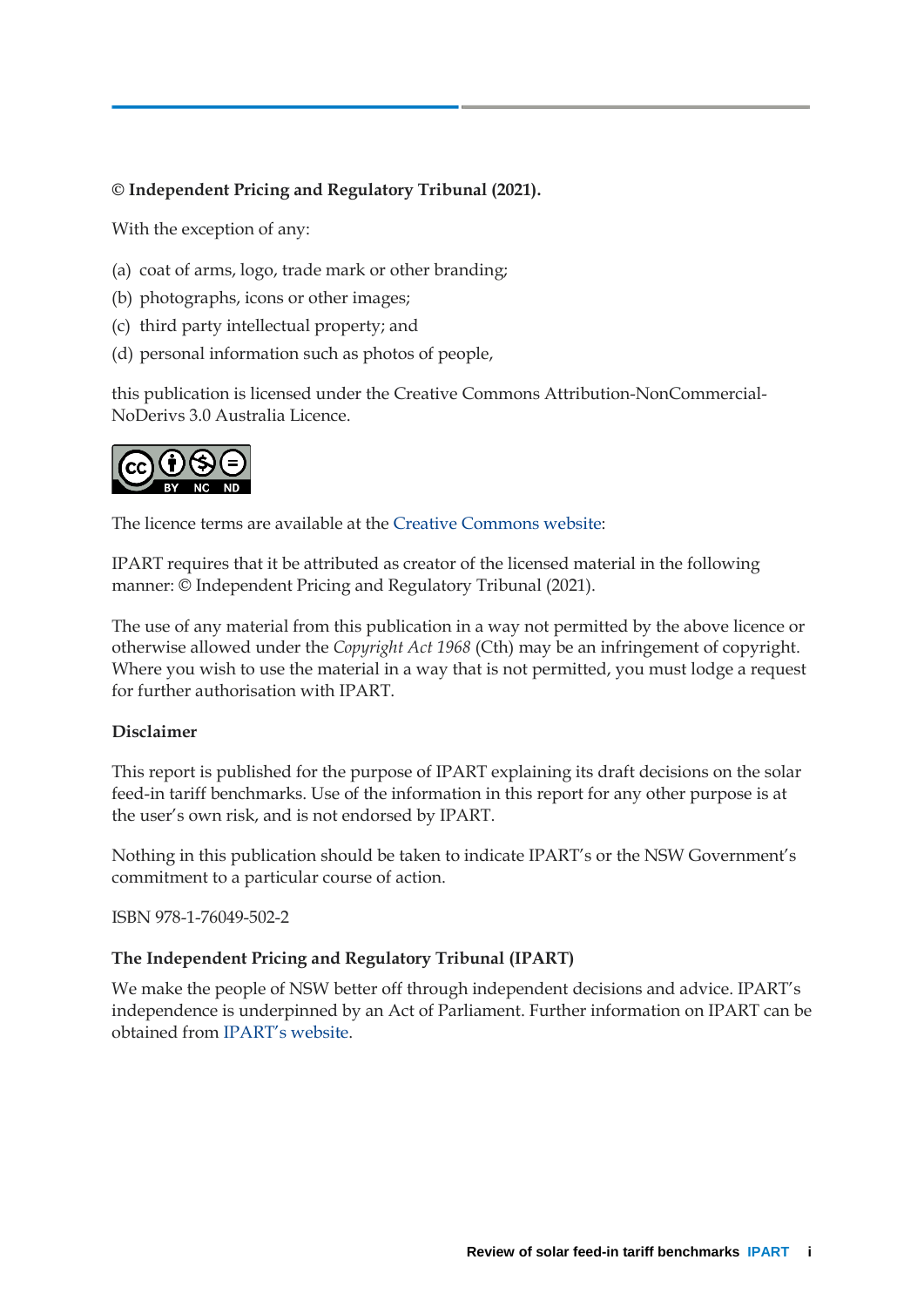# Tribunal Members

The Tribunal members for this review are:

Ms Deborah Cope, Acting Chair Ms Sandra Gamble Mr Mike Smart

Enquiries regarding this document should be directed to a staff member:

| Chris Ihm   | $(02)$ 9113 7736 |
|-------------|------------------|
| Regina Choi | $(02)$ 9019 1942 |



IPART invites written comment on this document and encourages all interested parties to provide submissions addressing the matters discussed.

### **Submissions are due by 24 May 2021**

We would prefer to receive them electronically via our [online submission form.](http://www.ipart.nsw.gov.au/Home/Consumer_Information/Lodge_a_submission)

You can also send comments by mail to:

**Solar feed-in tariff benchmarks** Independent Pricing and Regulatory Tribunal PO Box K35 Haymarket Post Shop, Sydney NSW 1240

Late submissions may not be accepted at the discretion of the Tribunal. Our normal practice is to make submissions publicly available on our [website](http://www.ipart.nsw.gov.au/) as soon as possible after the closing date for submissions. If you wish to view copies of submissions but do not have access to the website, you can make alternative arrangements by telephoning one of the staff members listed above.

We may choose not to publish a submission - for example, if it contains confidential or commercially sensitive information. If your submission contains information that you do not wish to be publicly disclosed, please indicate this clearly at the time of making the submission. However, it could be disclosed under the *Government Information (Public Access) Act 2009* (NSW) or the *Independent Pricing and Regulatory Tribunal Act 1992* (NSW), or where otherwise required by law.

If you would like further information on making a submission, IPART's submission policy is available on our website.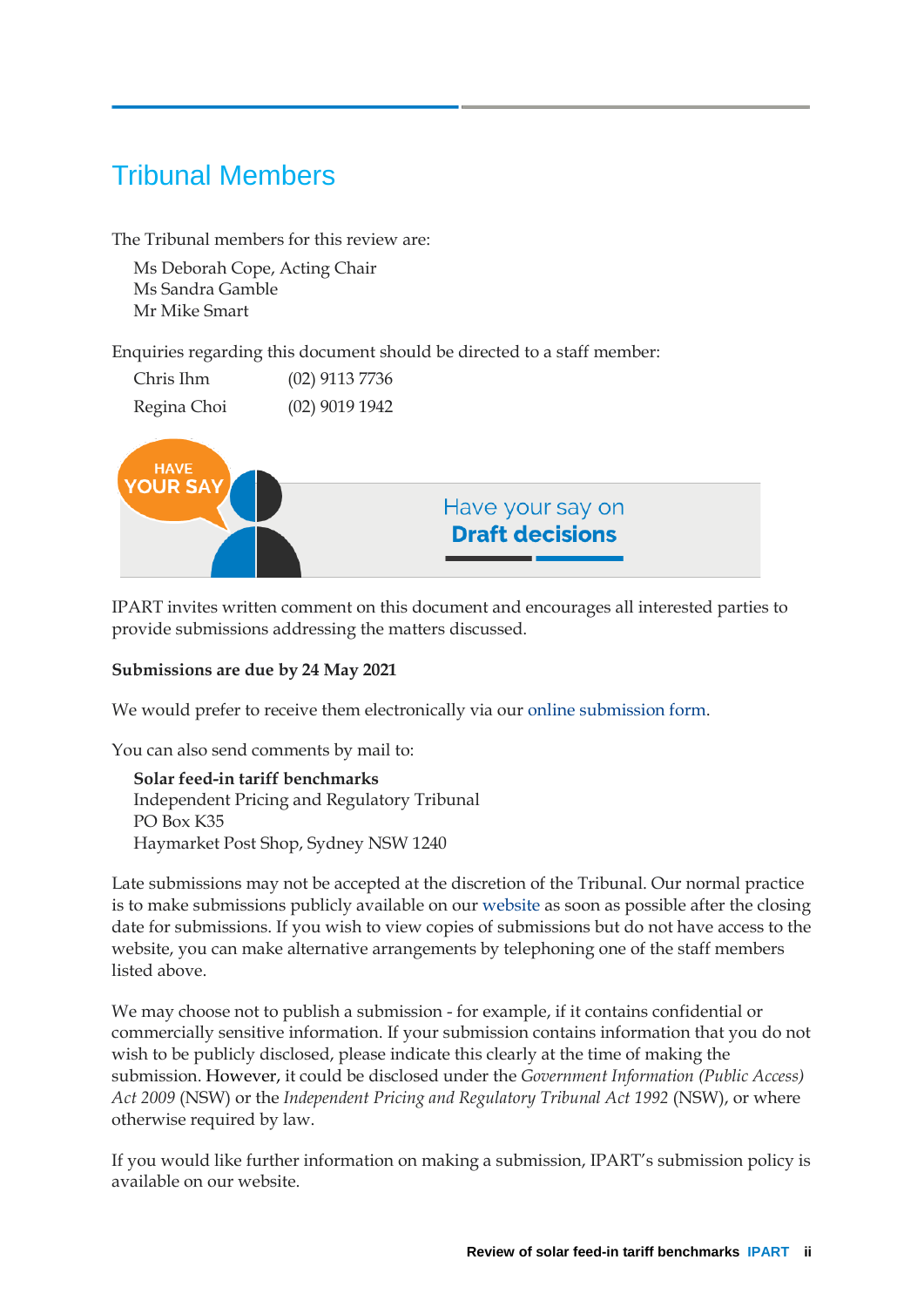# Our draft all-day feed-in tariff benchmark range is 4.4 to 5.9 c/kWh for 2021-22

Solar panels can provide significant savings to customers. A typical solar customer can save \$750 per year on their electricity bills by using the electricity they generate, instead of buying this electricity from their retailer. As an added benefit, customers can also earn revenue via a feed-in tariff from any unused electricity they export to the grid - this can be \$200 per year for a typical customer.

Retailers are not required to pay customers for the electricity they export, but most of them do. If retailers offer feed-in tariffs, they set this tariff themselves.

Since 2012, IPART has been setting benchmarks to guide customers about the feed-in tariffs they could expect to be paid by their retailers for their solar exports. These benchmarks provide information about how much their solar exports are worth to help customers negotiate with their retailer and compare offers.

Our draft decision for the all-day feed-in tariff benchmark range for 2021-22 is 4.4 to 5.9 c/kWh. This is based on the wholesale value of this electricity. We will use the most up to date data when we publish our final benchmarks in June.

Our draft benchmark for 2021-22 is lower than the current all-day benchmark range of 6.0 to 7.3  $c/kWh$  for 2020-21.<sup>[i](#page-22-0)</sup> This is due to lower forecast wholesale electricity prices (Figure 1). These are being driven by lower demand during the middle of the day when most solar exports occur.[ii](#page-22-1)



**Figure 1 Change in forecast wholesale prices and IPART all-day benchmark ranges**

**Data source:** ASX futures prices.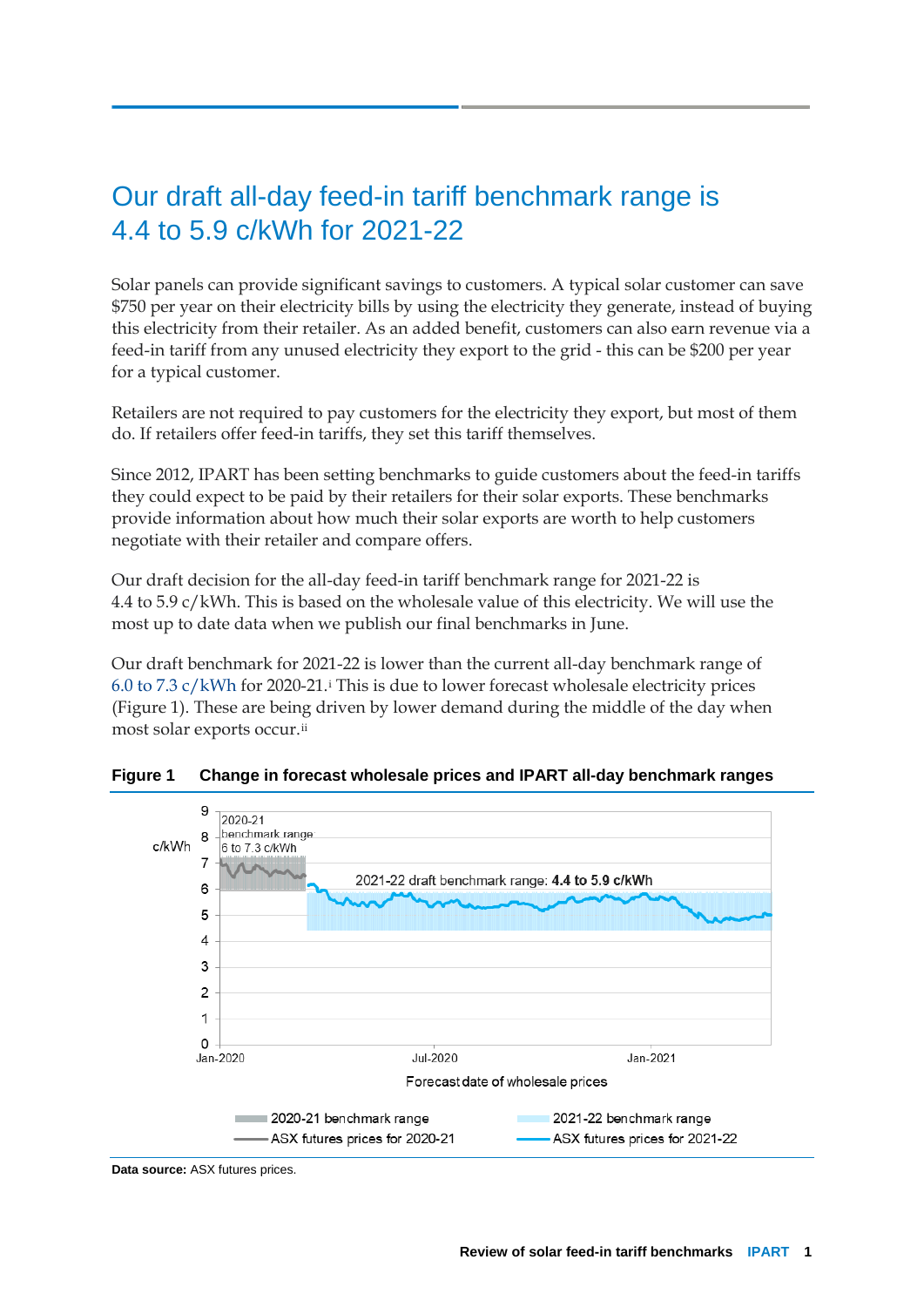Lower forecast wholesale prices also mean that retail electricity prices are likely to decrease. This will provide further savings to customers through reduced electricity bills. These lower prices are reflected in the [price caps](https://www.aer.gov.au/retail-markets/guidelines-reviews/retail-electricity-prices-review-determination-of-default-market-offer-prices-2021-22) set by the Australian Energy Regulator (AER), which will fall by 2.7 to 7% in NSW from July 2021.[1](#page-4-0) Most customers are on market offers that are lower than these caps – these customers should negotiate lower prices with their retailer.<sup>[iii](#page-22-2)</sup>

As more customers export their excess electricity and increase the supply of solar generated electricity available, electricity prices are likely to continue to fall during the day. This means that the value of solar exports is likely to remain low in the longer term. However, customers will continue to make significant savings on their bills by using the electricity they generate – the key benefit of having solar panels.

Customers with batteries may also be offered higher feed-in tariffs if they are able to export their excess solar during the evenings. Prices are likely to remain significantly higher at these times of the day. To guide customers about the value of their exports at different times of the day, we have set time-dependent tariffs. Figure 2 shows that between 5 pm and 6 pm, exports could be worth up to 17 c/kWh in 2021-22, which is significantly higher than IPART's all-day benchmark. However, currently only 2% of exports occur after 5 pm.[2](#page-4-1)





**Data source:** IPART calculations.

<span id="page-4-0"></span><sup>&</sup>lt;sup>1</sup> The AER sets Default market offer (DMO) prices that cap the price retailers can charge consumers on a standing offer contract. AER, [Final Determination, Default Market Offer Prices 2021-22,](https://www.aer.gov.au/system/files/AER%20-%20Default%20Market%20Offer%20-%20Price%20determination%202021-22%20Final%20Determination%20-%2027%20April%202021.pdf) April 2021 p 21.

<span id="page-4-1"></span><sup>&</sup>lt;sup>2</sup> The price of buying electricity from a retailer is higher than feed-in tariffs, which means that customers with batteries are still better off using the electricity that they generate rather than exporting it to the grid. The retail price of electricity is higher than the value of exports because retail prices include other costs, including the costs of using the network, environment costs, and retail costs.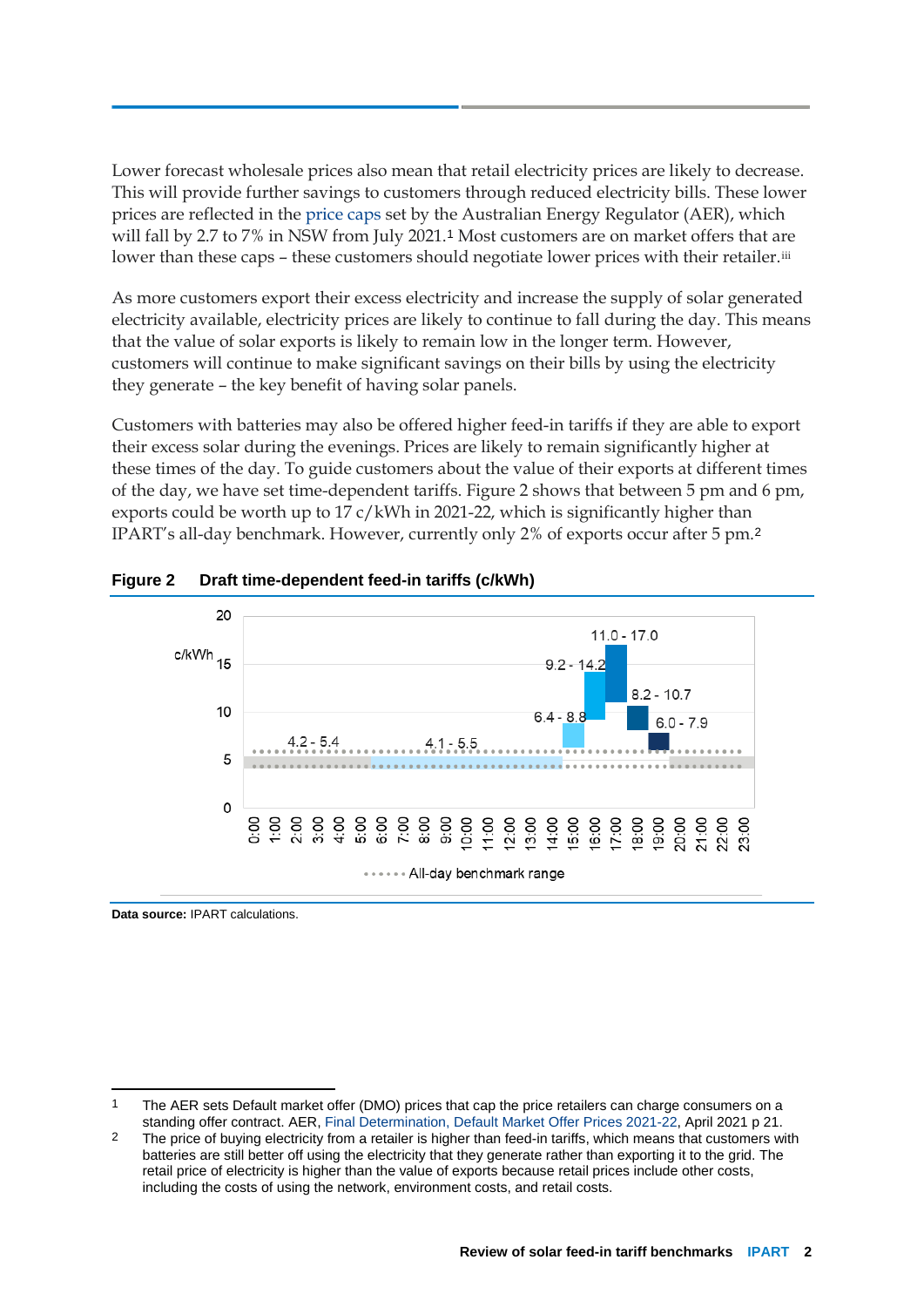To make our decisions on the solar feed-in tariff benchmarks, we made incremental improvements to our previous approach. These have been made based on both our own analysis and in response to stakeholder submissions. We intend to use our updated methodology to update our benchmarks in 2022 and 2023.

This Draft Report outlines our draft decisions on our feed-in tariff benchmarks, and discusses issues that customers frequently face when dealing with solar energy. We have also released:

- a technical paper that discusses our draft decisions in setting the benchmark tariffs in more detail
- an information paper on the longer term value of solar exports.

#### Draft Decisions

- 1 The all-day solar feed-in tariff benchmark range is 4.4 to 5.9 c/kWh for 2021-22.
- 2 The time-dependent feed-in tariff benchmark ranges for 2021-22 are set out in Figure 2.
- 3 We will include a longer historical average of ASX energy futures for our forecast wholesale electricity costs, in addition to the short term (40-day) average.
- 4 To calculate the solar multiplier, we will calculate the average solar weighted and time weighted prices directly from three years of historical data. Previously, we used this historical data to generate a Monte Carlo simulation and used the median from the distribution of modelled scenarios.
- 5 We will use solar export data from all 3 distribution network service providers (Ausgrid, Endeavour Energy and Essential Energy) to calculate a solar multiplier for each network. We will reflect the variations in the solar multipliers within our state-wide benchmark ranges.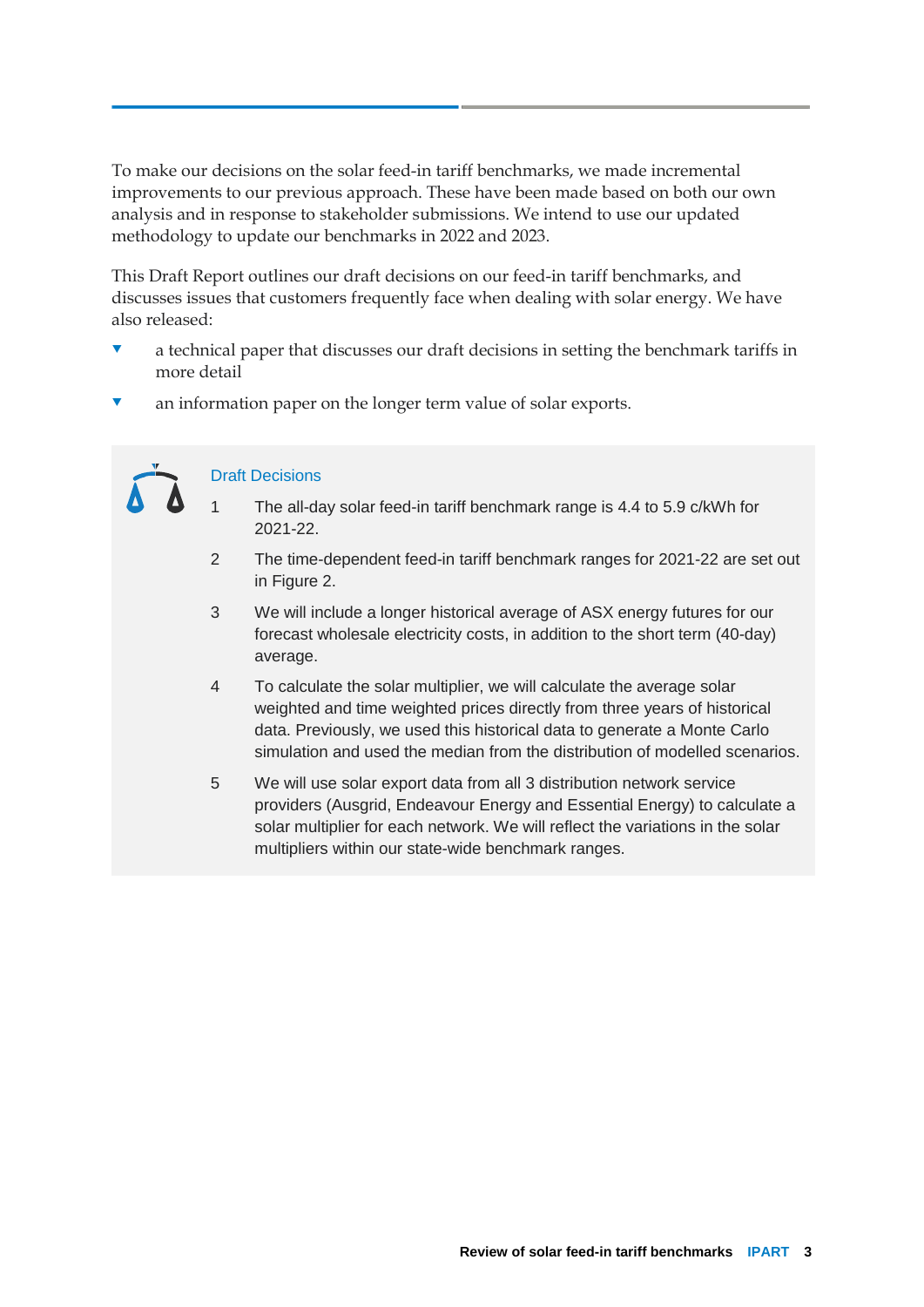### **Introduction**

The NSW Government is committed to taking decisive and responsible action on climate change. In March 2020, the NSW Government released its [Net Zero Plan Stage 1: 2020-2030](https://www.environment.nsw.gov.au/topics/climate-change/net-zero-plan) to set out how it will reduce emissions over the next decade so that net emissions fall to zero by 2050.

The plan will support a range of initiatives targeting electricity and energy efficiency, electric vehicles, hydrogen, primary industries, coal innovation, organic waste and carbon financing. Businesses will be supported to modernise their plant and increase productivity, while farmers will have access to new markets and technologies. The plan will also help to drive down the cost of living and provide consumers with more information to help them make more environmentally and financially sustainable choices.

As a low-emissions technology, solar panels reduce the need for electricity to be generated from sources that contribute to climate change. IPART's solar feed-in tariff benchmark is one tool that informs solar consumers to help them compare retail offers to improve the financial returns on their panels.

Around half a million residential household and small businesses have installed solar panel systems in NSW.[iv](#page-22-3) This represents around 15% of residential households and 3% of small businesses in NSW.[v](#page-22-4) Energy from small-scale solar panels makes up around 5% of total electricity generated in NSW.[vi](#page-22-5) In addition, the number of households with battery systems is slowly increasing, so that solar electricity can be used or exported to the grid even when solar panels are not generating electricity.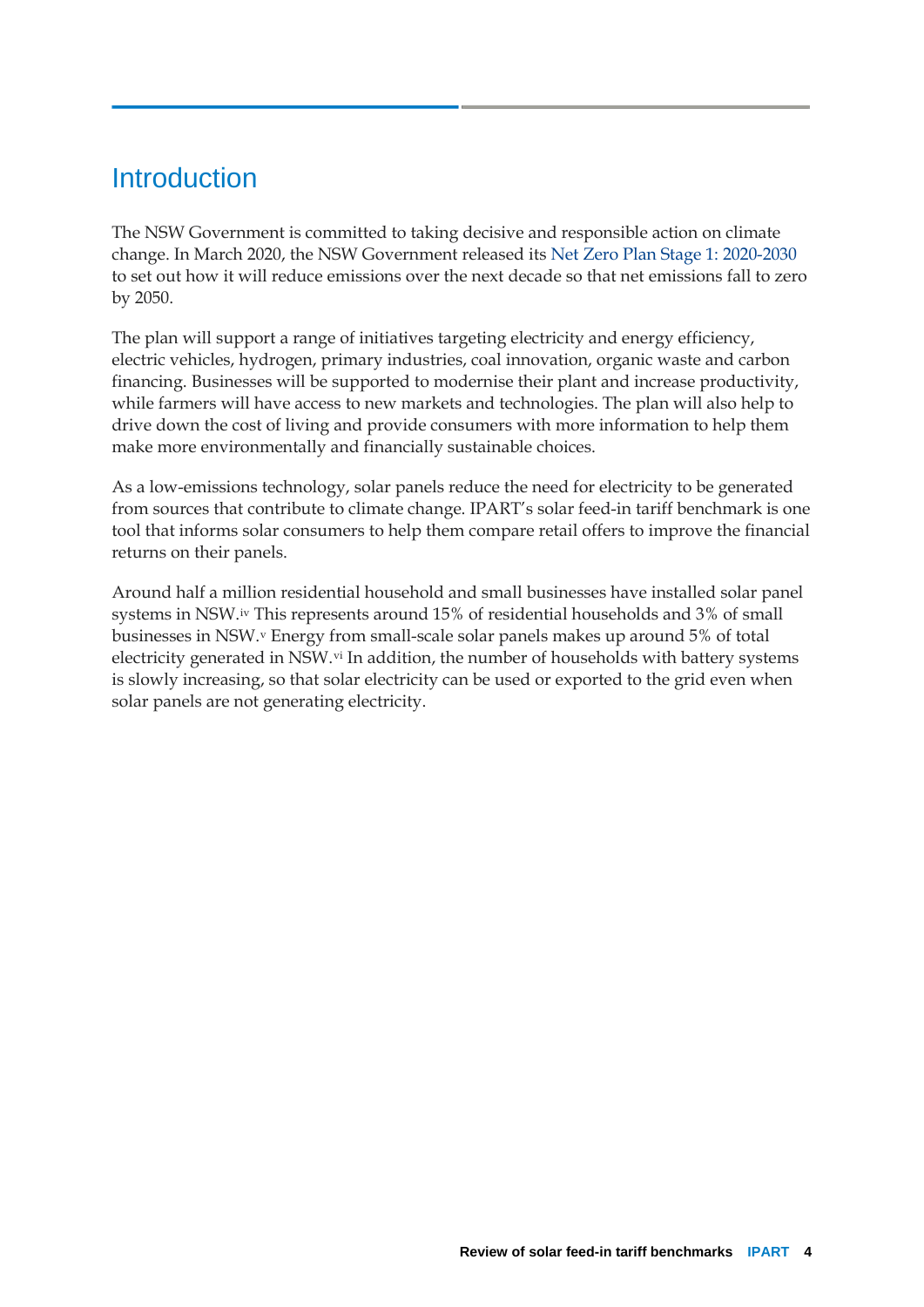### What we have been asked to do

### **Set annual benchmark ranges for an all-day feed-in tariff, and feed-in tariffs for different times across the day**

We have been providing advice to the NSW Government on the value of solar electricity since 2012. In November 2020, the NSW Government provided IPART with a [Terms of](https://www.ipart.nsw.gov.au/files/sharedassets/website/shared-files/pricing-reviews-energy-services-publications-solar-feed-in-tariffs-202122/terms-of-reference-solar-feed-in-tariffs-2020-21-27-november-2020.pdf)  [Reference](https://www.ipart.nsw.gov.au/files/sharedassets/website/shared-files/pricing-reviews-energy-services-publications-solar-feed-in-tariffs-202122/terms-of-reference-solar-feed-in-tariffs-2020-21-27-november-2020.pdf) for us to continue this role for the next 3 years.

Our Terms of Reference requires us to set annual benchmark ranges for an all-day feed-in tariff, and feed-in tariffs for different times across the day. In doing so, we are required to consider the following key parameters:

- there should be no resulting increase in retail electricity prices
- the voluntary benchmark range should operate in a way to support a competitive retail electricity market in NSW.

We have also been asked to report on the feed-in tariffs currently being offered by each retailer, and to note whether they are within the benchmark range.

In February 2021, we released an [Issues Paper](https://www.ipart.nsw.gov.au/files/sharedassets/website/shared-files/pricing-reviews-energy-services-publications-solar-feed-in-tariffs-202122/issues-paper-solar-feed-in-tariff-benchmarks-february-2021.pdf) and [Information Paper](https://www.ipart.nsw.gov.au/files/sharedassets/website/shared-files/pricing-reviews-energy-services-publications-solar-feed-in-tariffs-202122/information-paper-solar-feed-in-tariff-benchmarks-february-2021.pdf) for our review and invited stakeholder submissions. In March 2021, we held a [public hearing](https://www.ipart.nsw.gov.au/Home/Industries/Energy/Reviews/Electricity/Solar-feed-in-tariff-benchmarks-2021-22-to-2023-24/Online-public-hearing-for-Solar-feed-in-tariff-benchmarks) to discuss with stakeholders issues that consumers experience when dealing with solar energy, and their views on our approach in calculating our feed-in tariff benchmarks.

We invite stakeholder submissions to our Draft Report by 24 May 2021. Details on how submissions can be made are at the beginning of this report. We will consider all submissions and undertake our own analysis before providing the Minister for Energy and Environment (the Minister) with our final report by 30 June 2021.[3](#page-7-0)



<span id="page-7-0"></span> <sup>3</sup> Our Terms of Reference requires us to publish solar feed-in tariff benchmarks by April each year. However, we have received a [letter from the Coordinator-General of the Department of Planning, Industry and](https://www.ipart.nsw.gov.au/files/sharedassets/website/shared-files/pricing-reviews-energy-services-publications-solar-feed-in-tariffs-202122/revised-tor-solar-feed-in-tariff-benchmarks-2021-22-to-2023-24-january-2021-%5bw211525%5d.pdf)  [Environment](https://www.ipart.nsw.gov.au/files/sharedassets/website/shared-files/pricing-reviews-energy-services-publications-solar-feed-in-tariffs-202122/revised-tor-solar-feed-in-tariff-benchmarks-2021-22-to-2023-24-january-2021-%5bw211525%5d.pdf) confirming that the benchmark for 2021-22 will be published by IPART in June 2021.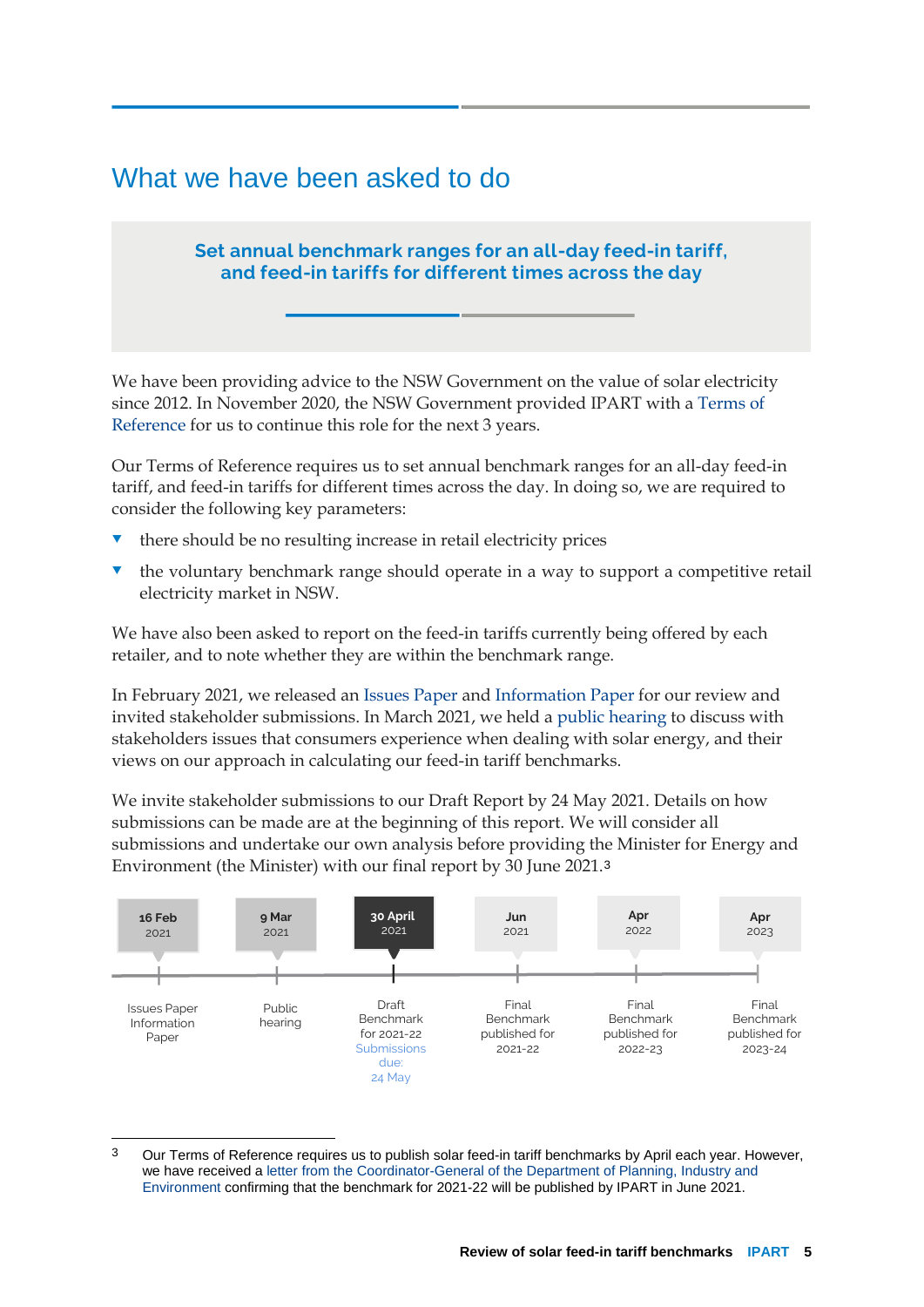# Solar feed-in tariff benchmarks for 2021-22

Our approach is to set our benchmark tariffs based on the value of solar exports to retailers, because they avoid the costs of purchasing this electricity from the National Electricity Market (NEM). When solar exports occur, retailers avoid the wholesale costs of electricity, transmission and distribution losses, and NEM fees and charges.



For our draft decision, we have made incremental improvements to our previous approach. This should mean that our benchmark tariffs are a more helpful guide to customers about the feed-in tariffs they could expect to receive from retailers for their solar exports. The changes we have made are:

- including a longer historical average of forecast wholesale prices within our benchmark range, to reflect retailers' actual practices in purchasing wholesale electricity – previously we only reflected the latest market information on the forecast value of wholesale electricity
- simplifying how we calculate our solar multiplier (the value of solar exports relative to the wholesale price when exports occur) to improve the transparency and replicability of our approach
- calculating solar multipliers for all 3 distribution network areas previously we only had data from Ausgrid.

We provide further details of our updated methodology in our technical paper accompanying this report.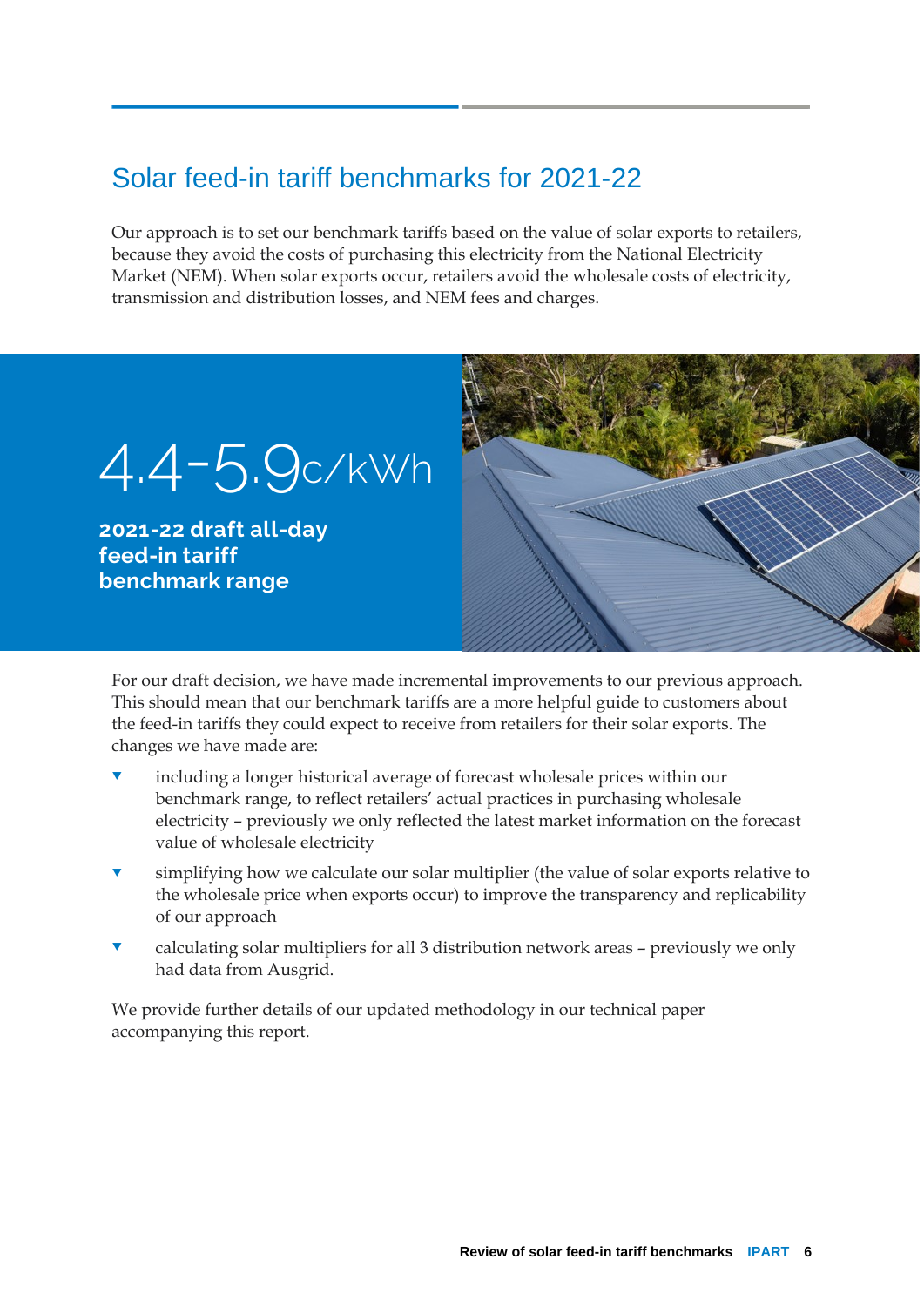|  |  |  |  | Table 1 Components for the draft all-day solar feed-in tariff benchmark range 2021-22 |
|--|--|--|--|---------------------------------------------------------------------------------------|
|--|--|--|--|---------------------------------------------------------------------------------------|

| <b>Benchmark component</b>                                                                                                                                | <b>Value</b>     |
|-----------------------------------------------------------------------------------------------------------------------------------------------------------|------------------|
| Forecast wholesale electricity price range                                                                                                                | 4.6 to 6.1 c/kWh |
| ASX futures baseload contracts for the 12-month period 2021-<br>22 using the 40-day average price (including 5% adjustment to<br>remove contract premium) | 4.6 c/kWh        |
| ASX futures baseload contracts for the 12-month period 2021-<br>22 using a volume-weighted average of all historical trades                               | $6.1$ c/kWh      |
| Solar multiplier range                                                                                                                                    | 0.88 to 0.91     |
| Ausgrid                                                                                                                                                   | 0.90             |
| Endeavour Energy                                                                                                                                          | 0.88             |
| <b>Essential Energy</b>                                                                                                                                   | 0.91             |
| Network loss factor                                                                                                                                       | 1.06             |
| NEM fees and ancillary charges                                                                                                                            | $0.09$ c/kWh     |
| Solar feed-in tariff benchmark range                                                                                                                      | 4.4 to 5.9 c/kWh |

**Note**: Prices taken at 12 April 2021. For our longer term historical average, the trades available were up to 21 months.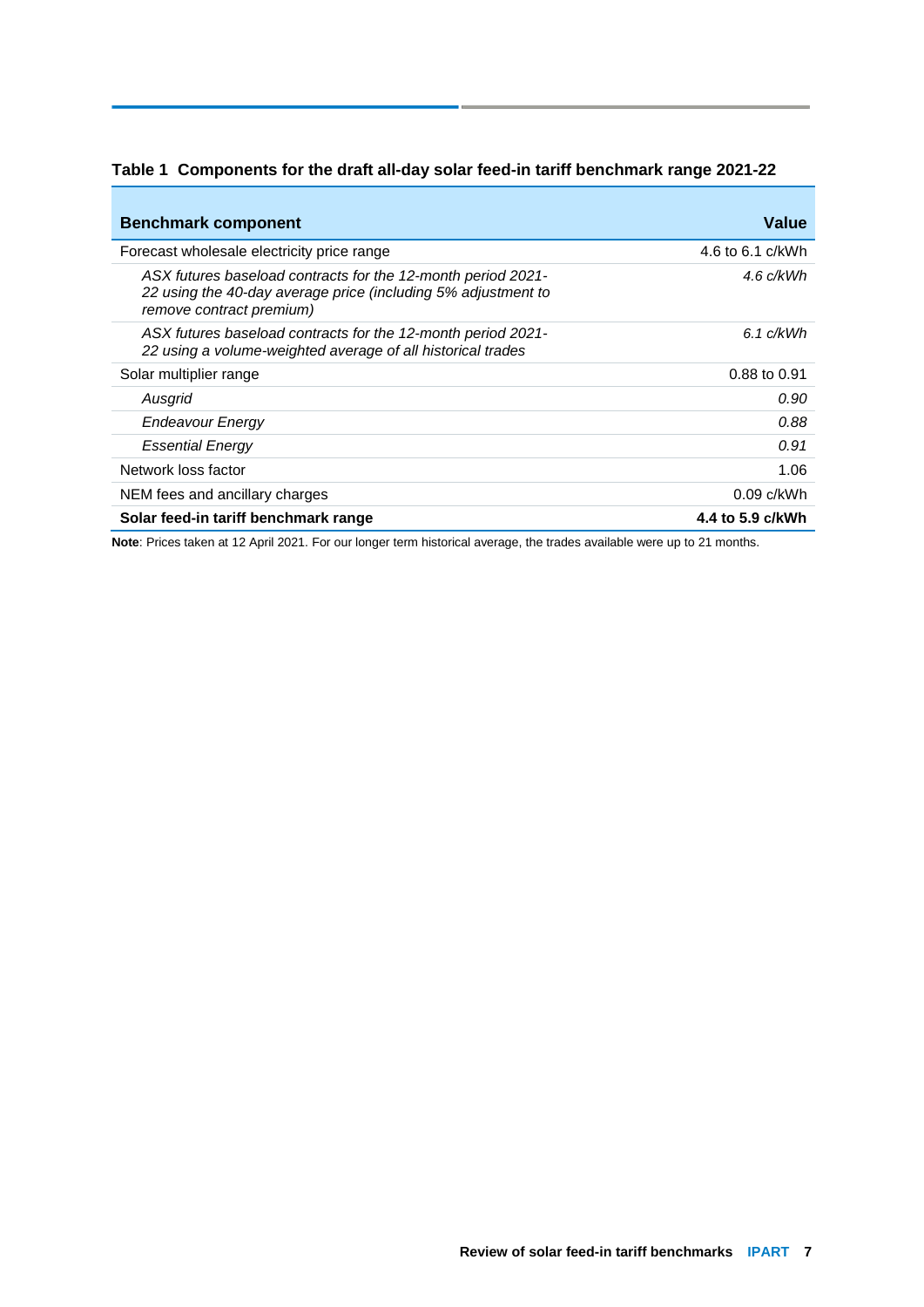### We have set time-dependent feed-in tariff benchmarks

Retailers could offer different feed-in tariffs across the day as an alternative to an all-day rate. However, currently retailers are choosing to offer their customers a single feed-in tariff that applies at all times.[4](#page-10-0)

Under our Terms of Reference, we are required to set time-dependent feed-in tariff benchmarks. We have set prices for different times based on how much price variation occurs throughout the day. Very little price variation occurs in the earlier part of the day between 6 am and 3 pm. Therefore, we have set one price for this time. On the other hand, prices vary a lot between 3 pm and 8 pm so we have set hourly benchmarks for these times. This is consistent with our previous approach.

Our draft decision is to also include a price for between 8 pm to 6 am so that we have a time-dependent benchmark tariff available for all times of the day. This is to support solar exports from batteries that can occur at any time.<sup>[vii](#page-22-6)</sup>

Table 2 provides our draft time-dependent feed-in tariff benchmarks.

| <b>Time window</b> | (c/kWh)      | % of solar exports (2019-20) |
|--------------------|--------------|------------------------------|
| 6 am to 3 pm       | 4.1 to 5.5   | 83.89                        |
| $3$ to 4 pm        | 6.4 to 8.8   | 9.11                         |
| 4 to 5 pm          | 9.2 to 14.2  | 4.89                         |
| 5 to 6 pm          | 11.0 to 17.0 | 1.70                         |
| 6 to 7 pm          | 8.2 to 10.7  | 0.32                         |
| 7 to 8 pm          | 6.0 to 7.9   | 0.03                         |
| 8 pm to 6 am       | 4.2 to 5.4   | 0.05                         |

#### **Table 2 Draft benchmark ranges for time-dependent feed-in tariffs**

**Note:** The multipliers used for the 6 pm to 7 pm, 7 pm to 8 pm and 8 pm to 6 am time windows are not solar-weighted. These times cover less than 1% of solar exports. We previously did not set a benchmark between 8 pm to 6 am because exports are immaterial and wholesale prices are relatively low at those times (IPART[, Solar feed-in tariffs 2018-19,](https://www.ipart.nsw.gov.au/files/sharedassets/website/shared-files/pricing-reviews-energy-services-publications-solar-feed-in-tariffs-201819/final-report-solar-feed-in-tariff-benchmarks-201819-june-2018.pdf) June 2018, p 8). **Source:** IPART analysis based on financial year 2020 export data provided by Endeavour Energy, Essential Energy and Ausgrid, February 2021.

Time-dependent tariffs would provide customers with more options to manage their solar generated electricity, particularly those who are able to shift their usage and/or have batteries. For example, between 5 pm and 6 pm, solar exports could be worth up to 17 c/kWh in 2021-22, which is significantly higher than IPART's all-day benchmark. However, this is still less than the retail price of electricity. This means that customers would still be better off if they used their solar electricity during this time, rather than buying it from their retailer and exporting their solar electricity to the grid.[5](#page-10-1)

<span id="page-10-0"></span> <sup>4</sup> There are exceptions such as [Amber Electric](https://www.amberelectric.com.au/solar) that is offering a real-time feed-in tariff that varies every 30 minutes in line with changes in the wholesale spot price of electricity.

<span id="page-10-1"></span><sup>5</sup> The retail price of electricity is higher than the value of exports because retail prices include other costs, including the costs of using the network, environment costs, and retail costs.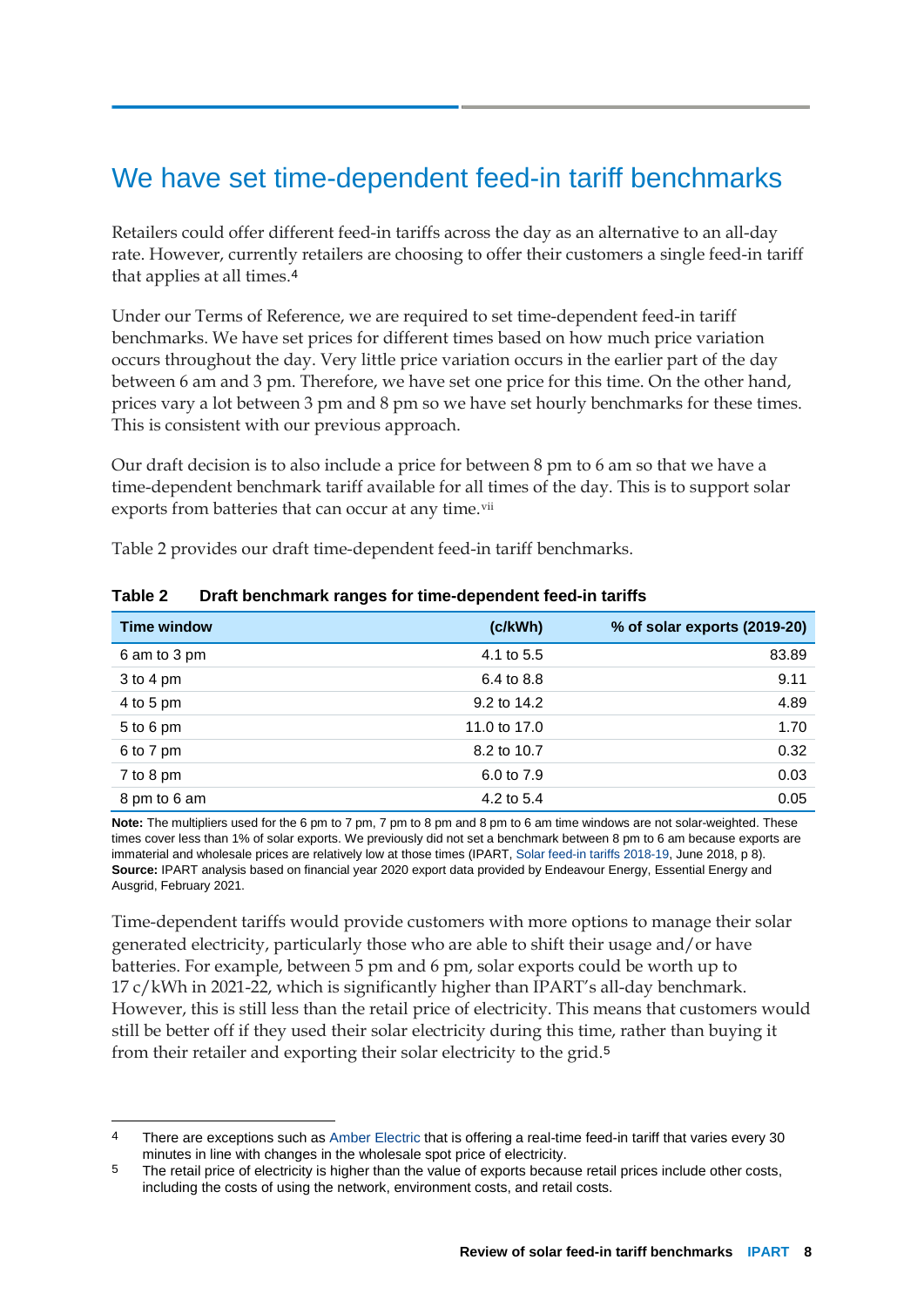The NSW Government released a [guide i](https://energysaver.nsw.gov.au/media/2051/download)n 2020 for consumers to help customers decide whether buying a battery is right for them, and whether it can save them money. It shows that in 2020, batteries may already make financial sense for some households (Box 1). That is, the battery will pay for itself within the warranty period (typically 10 years) and will save money compared to purchasing electricity from a retailer over the same period.<sup>[viii](#page-22-7)</sup>



This list might expand within a few years to include most grid-connected households that export solar power to the grid. However, the optimum battery size for most of these households is likely to be relatively small.

**Note:** Individual circumstances may vary so customers should seek the advice of a qualified professional. **Source:** NSW Government[, NSW Home Solar Battery Guide,](https://energysaver.nsw.gov.au/media/2051/download) 2020, p 44.

As payback periods fall with the reduction in battery costs and uptake increases, there may be more customers interested in tariffs that vary across the day.

For our Final Report, we will analyse the overall financial impact that time-dependent tariffs could have for a range of different customers with varying electricity usage profiles, solar panel systems and battery sizes.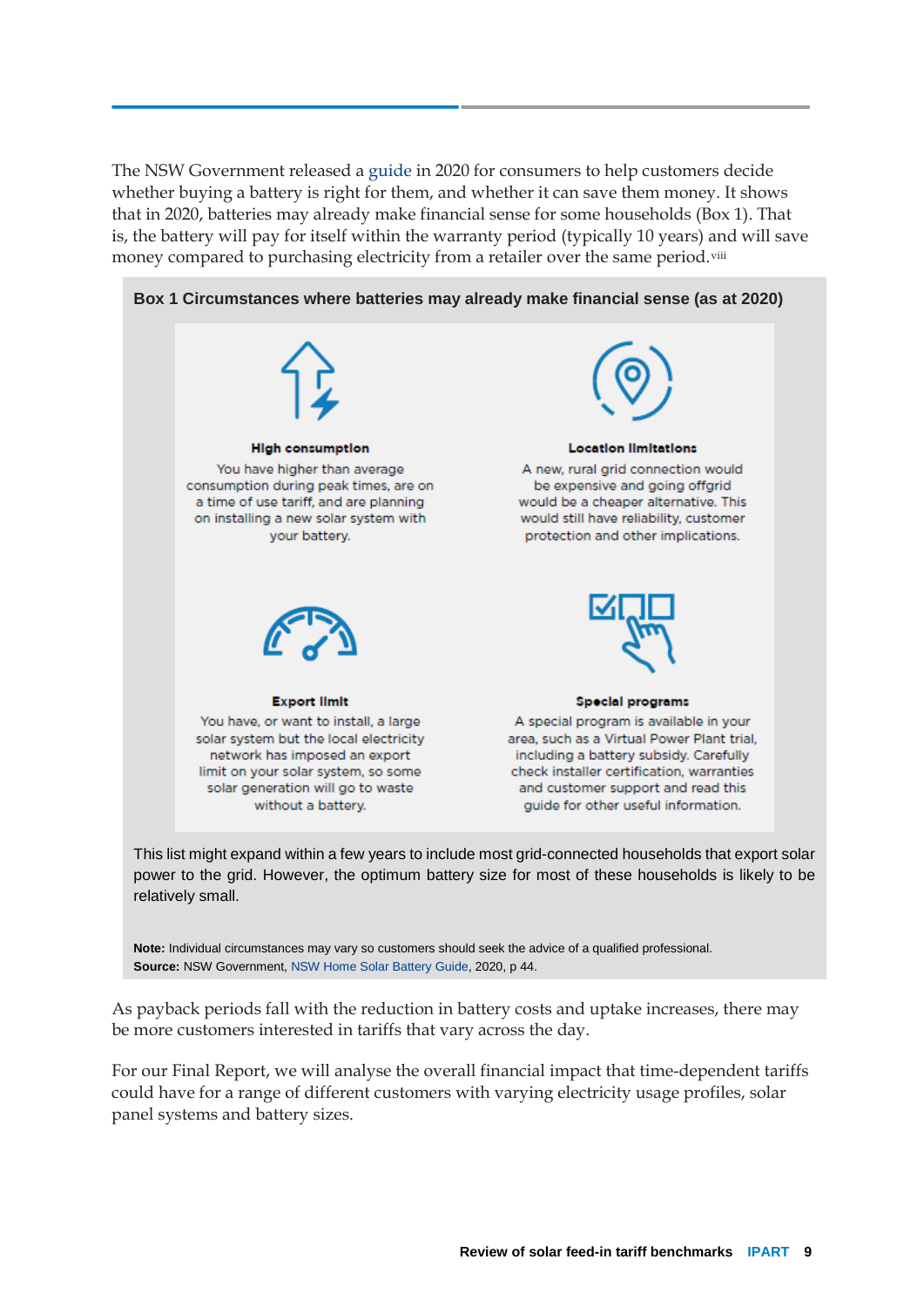### The greatest benefit of solar panels are savings from using the electricity generated

When customers use their solar generated electricity rather than buying electricity from their retailer, they can make significant savings on their energy bill. This is the key benefit of solar panels to customers. By using the electricity they generate, customers do not have to pay for all the additional costs that retailers incur when supplying retail electricity (for example, network costs, overheads and funding for green energy programs). These savings amount to around \$750 a year for a typical customer, or more than half of a typical bill.

The feed-in tariff revenue is a secondary benefit. When customers do not use all the electricity generated by their panels, the excess amounts are exported to the grid and customers may be paid a feed-in tariff for these solar exports. Based on the midpoint of our draft feed-in tariff benchmark a typical customer would earn around \$190 a year from feedin tariffs.[6](#page-12-0), [7](#page-12-1)

Figure 3 shows that the benefits of solar panels are greater as more solar generated electricity is consumed at home. A customer that consumes two-thirds of their solar generated electricity could save a further \$368 off their total annual bill compared to a customer that only consumes one-third of their solar generated electricity.



**Figure 3 Solar panels provide greater benefits as more solar electricity is consumed at home**

**Note:** In this example, we used a feed-in tariff of 5.2 c/kWh based on the midpoint of IPART's draft decision feed-in tariff range of 4.4-5.9 c/kWh, a solar system size of 5 kW, daily supply charge of 80 c/day and variable charge of 20 c/kWh. Our assumed feed-in tariff revenue is GST exclusive.

**Data source:** IPART analysis.

- <span id="page-12-0"></span> 6 Based on a consumer with a 5 kW solar panel system and assuming that 50% of the electricity generated is consumed (avoiding buying 3,650 kWh from the retailer at 20 c/kWh) and the remainder is exported. We have also assumed that a 5 kW solar panel system produces an average 20 kWh of electricity per day (Clean Energy Council, [Guide to installing solar PV for businesses in NSW,](https://assets.cleanenergycouncil.org.au/documents/consumers/CEC_SOLAR_BUS_NSWv10_JUNE2020v2_WEB.pdf) p 6).
- <span id="page-12-1"></span>7 In our [2020-21 solar feed-in tariff benchmark report,](https://www.ipart.nsw.gov.au/files/sharedassets/website/shared-files/pricing-reviews-energy-services-publications-solar-feed-in-tariffs-202021/final-report-solar-feed-in-tariffs-202021-april-2020.pdf) we stated that the average bill for a typical solar customer would be lower by \$455 based on a 3 kW solar system.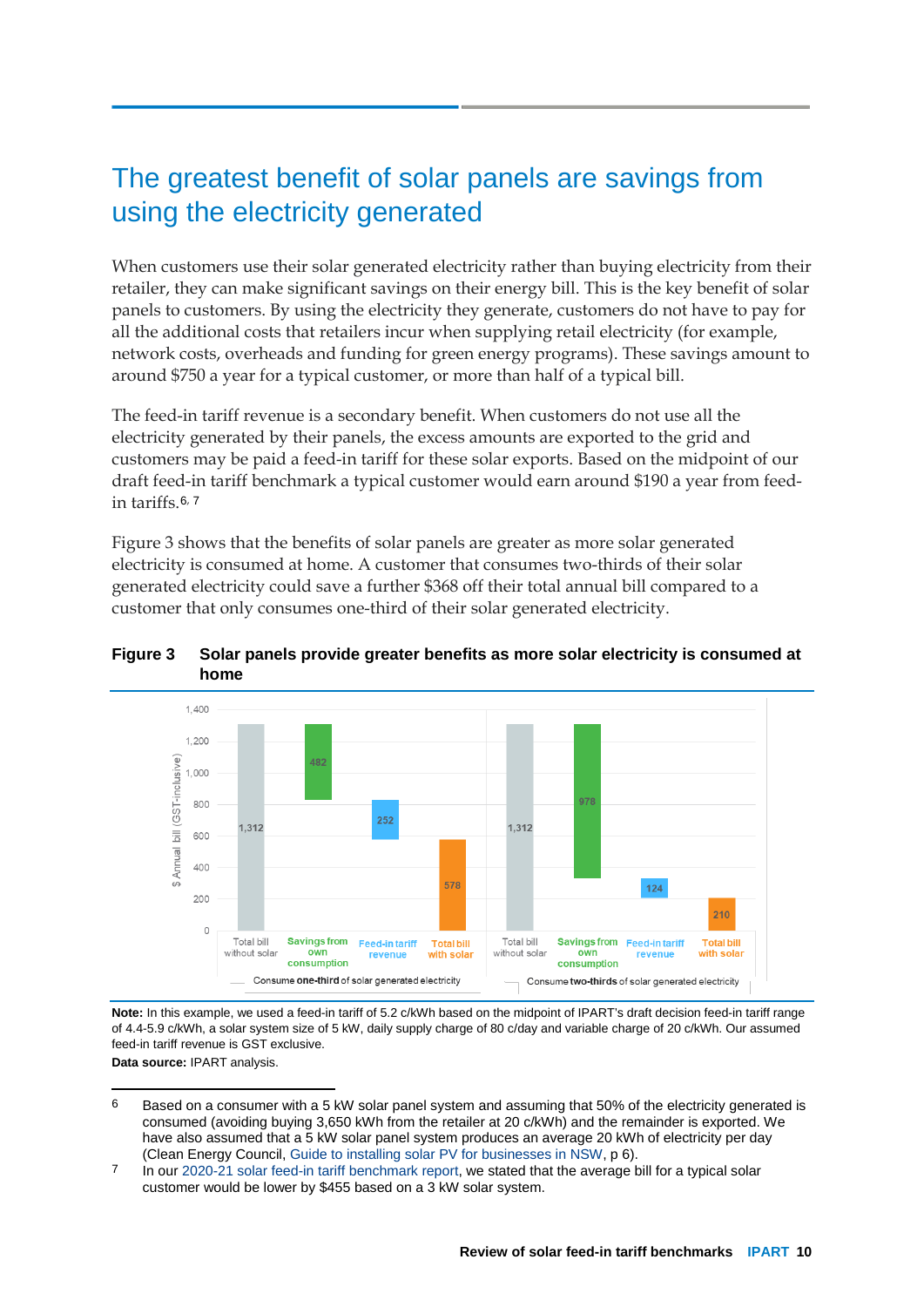To maximise the benefit of solar panels, customers could consider shifting some of their electricity usage to when their solar panels are generating the most electricity. This is typically during the middle of the day. For example, customers may be able to turn on or use a timer, to use their appliances (e.g. dishwasher or washing machine) at midday rather than at other times.

Figure 4 shows the different feed-in tariffs currently offered by retailers. New types of retail packages supported by new technologies could also be developed to help optimise the times that households use, store, or export electricity, to benefit these households and also other consumers around them.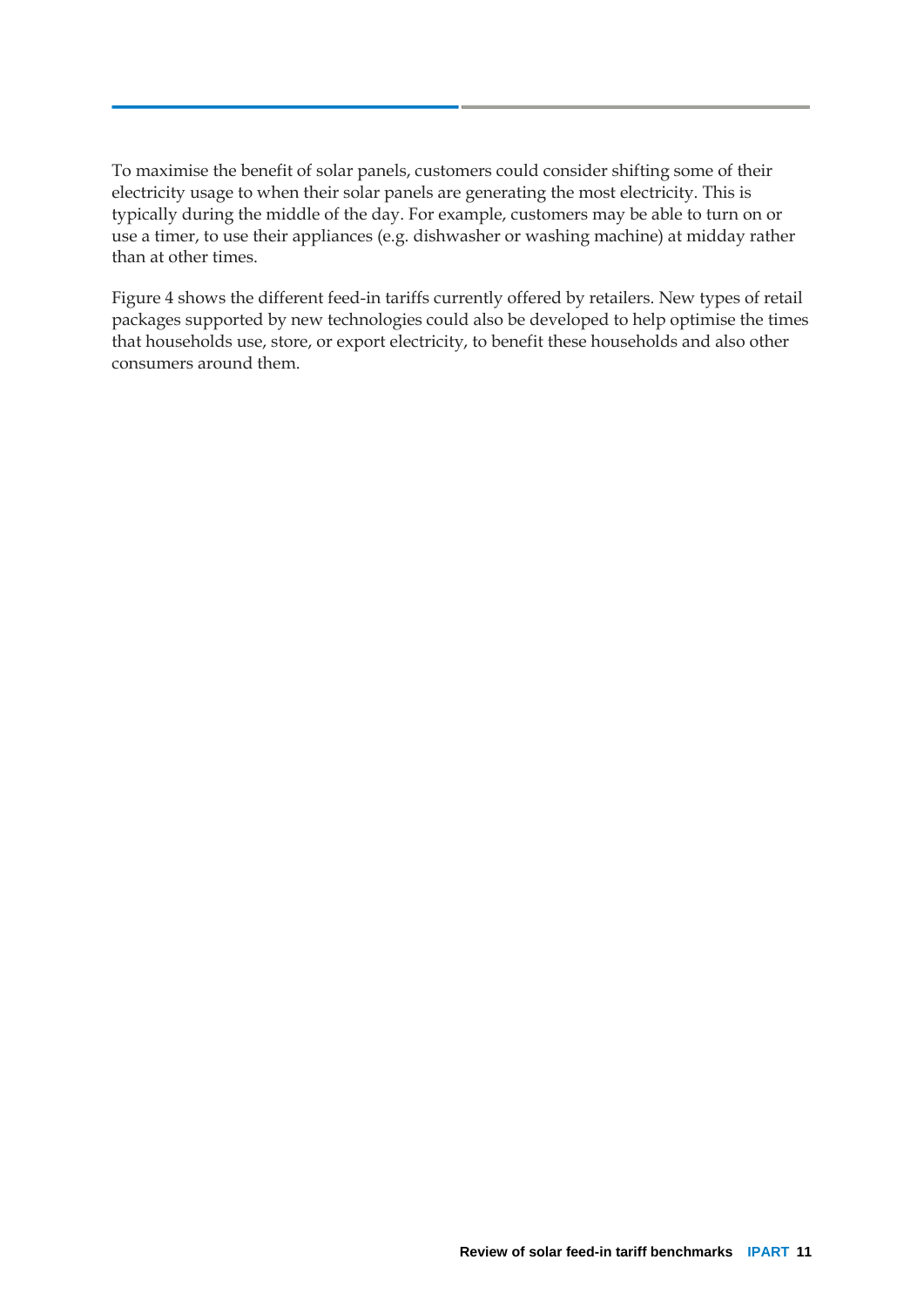| Social Energy                  |                        | 9<br>9.25                                            | 40 ●                                            |
|--------------------------------|------------------------|------------------------------------------------------|-------------------------------------------------|
| Mojo Power                     |                        | •7.5<br>$\bullet$ 22                                 |                                                 |
| Origin Energy                  |                        | $\bullet$ 20 $\bullet$ 22<br>$7 \bullet 7.84$<br>•16 |                                                 |
| ReAmped Energy                 | •3 •5 •7               | •21                                                  |                                                 |
| Red Energy                     |                        | ۰                                                    |                                                 |
|                                |                        | 8.5<br>•18                                           |                                                 |
| AGL                            |                        | $\bullet$ 7<br>• 17                                  |                                                 |
| Discover Energy                | 4 • 6 •                | • 10<br>•16                                          |                                                 |
| <b>Energy Locals</b>           | 6 <sup>o</sup>         | 8010<br>• 16                                         |                                                 |
| ActewAGL                       |                        | $\bullet$ 8<br>• 15                                  |                                                 |
| Momentum Energy                |                        | $^{\circ}$ 7<br>• 13.5                               |                                                 |
| Enova Energy                   | 6 <sup>o</sup>         | • 12                                                 | <b>IPART 2020-21</b>                            |
| Dodo Power & Gas               |                        | • 11.6                                               | benchmark range                                 |
| 1st Energy                     | 6 <sup>o</sup>         | • 11                                                 |                                                 |
| Radian Energy                  |                        | $^{\circ}7$<br>• 11                                  |                                                 |
| EnergyAustralia                |                        | $9.5 \bullet \bullet 10.45$                          |                                                 |
| Diamond Energy                 |                        | 10.2<br>$\bullet$                                    |                                                 |
| Next Business Energy           |                        | 10<br>۰                                              |                                                 |
| Pooled Energy                  |                        | 8010                                                 | Many retailers are                              |
| CovaU                          |                        | •8.5                                                 | offering feed-in tariffs<br>above our benchmark |
| Locality Planning Energy       |                        | • 8.5                                                | range                                           |
| <b>Elysian Energy</b>          |                        | • 8.37                                               |                                                 |
| <b>Bright Spark Power</b>      | 6 <sup>o</sup>         | •8                                                   |                                                 |
| <b>OVO Energy</b>              |                        | •8                                                   |                                                 |
| Simply Energy                  |                        | •8                                                   |                                                 |
| Sumo                           |                        | $\bullet$ 8                                          |                                                 |
| Alinta Energy                  |                        | $\bullet$ 7.5                                        |                                                 |
| Electricity in a Box           |                        | $^{\circ}$ 7                                         |                                                 |
| Glow Power                     |                        | $^{\circ}$ 7                                         | The offer with the                              |
| Nectr                          |                        | $^{\circ}$ 7                                         | highest feed-in tariff may                      |
| Powerclub                      |                        | $\overline{7}$<br>$\bullet$                          | not be the best overall                         |
| Powerdirect                    |                        | $^{\circ}$ 7                                         | deal                                            |
| Powershop                      |                        | 7<br>$\bullet$                                       |                                                 |
| <b>Blue NRG</b>                | $\bullet$              | 6.2                                                  |                                                 |
| Kogan Energy                   | $5.53 \bullet$         |                                                      |                                                 |
| QEnergy                        | $5.5 \bullet$          |                                                      |                                                 |
|                                |                        |                                                      |                                                 |
|                                |                        |                                                      |                                                 |
| Tango Energy<br>Future X Power | $5.5$ $\bullet$<br>• 4 |                                                      |                                                 |

#### **Figure 4 Solar feed-in tariffs available in NSW – April 2021**

cents per kWh

**Note:** Actew AGL does not supply in the Ausgrid network and Pooled Energy does not supply in the Essential Energy network. Some tariff offers include declining block tariffs where premium feed-in tariffs are only paid to a limited quantity of exports each period. Other offers may only pay premium feed-in tariffs during a time-limited (or quantity-limited) benefit period after which retailers will pay lower feed-in tariffs.

**Data source:** [Energy Made Easy](https://www.energymadeeasy.gov.au/) and IPART analysis.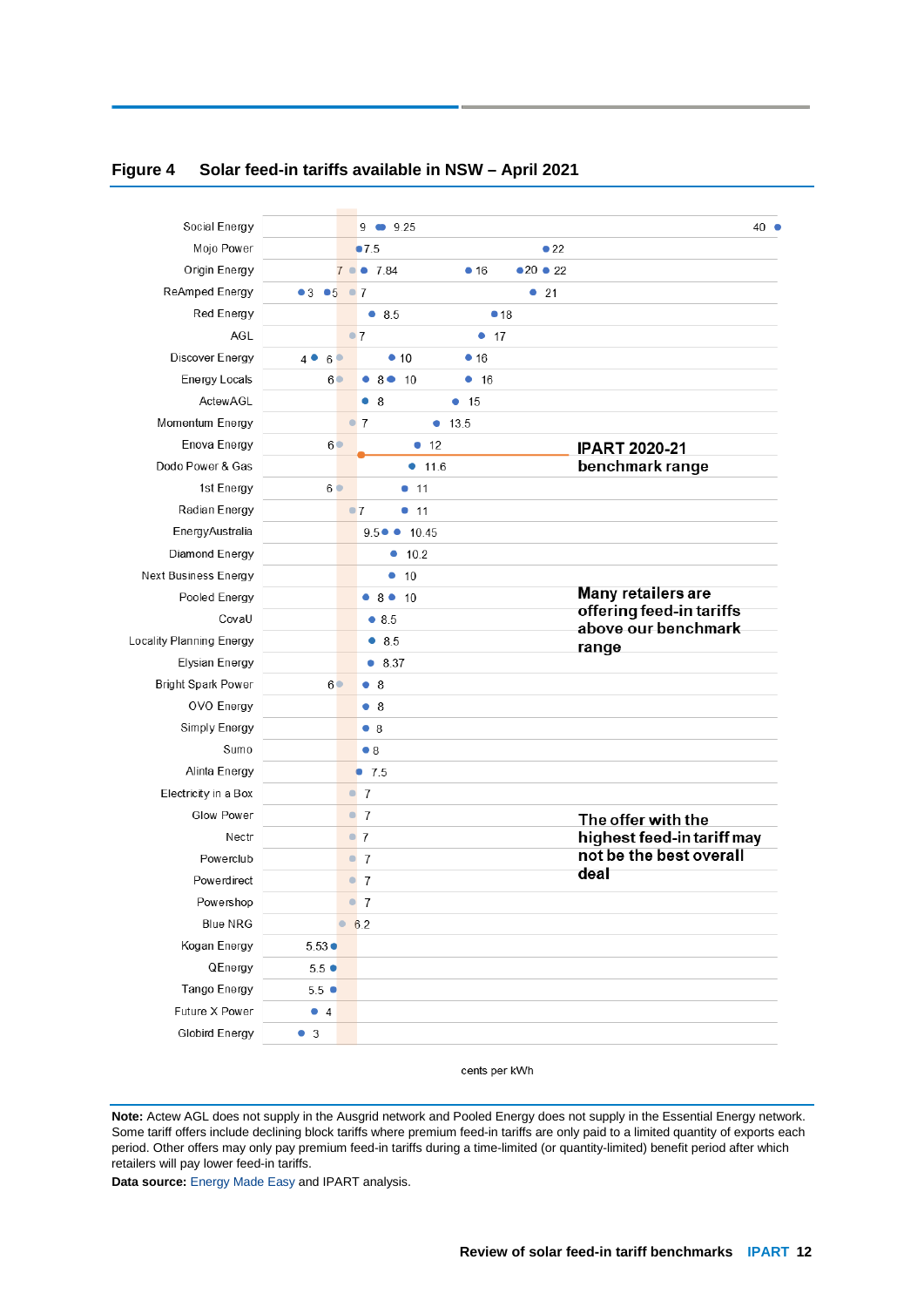## Empowering consumers to make informed choices about solar energy

Stakeholders submitted that there is a lot of information available to consumers about solar energy and the different feed-in tariffs that retailers offer.[ix](#page-22-8) For example:

- [Energy made easy](https://www.energymadeeasy.gov.au/) provides information on retailers' offers, including feed-in tariffs
- Clean Energy Council provides information about solar systems and battery installation[8](#page-15-0)
- SunSpot which is a free service provided by the Australian PV Institute shows the savings that could be achieved from solar systems and batteries.

However, stakeholders also submitted that it is difficult for customers to combine the information that is available to decide which offer of feed-in tariff, retail charge and daily supply charge represented the best value for money given their circumstances.<sup>[x](#page-22-9)</sup> PIAC noted that households may actually be worse off, despite receiving a reasonable feed-in tariff, as they may receive higher than normal fixed or usage rates for consumption.[xi](#page-22-10)

Our analysis of the offers that are currently available confirm that offers that include a high feed-in tariff are not necessarily the best overall deal for customers. Figure 5 shows that there is not a strong correlation between customers' total bills and the feed-in tariffs offered. For many offers, a customer is better off overall with a lower feed-in tariff because the retail tariffs offered are also lower.

<span id="page-15-0"></span><sup>8</sup> The NSW Government website, Energy Saver, also has a [NSW Home Solar Battery Guide.](https://energysaver.nsw.gov.au/households/solar-and-battery-power/solar-battery-systems) It helps households interested in buying a battery system and covers: understanding your energy use, how a home power station works, planning for a battery (technologies and sizing), whether a battery will save a household money, what to look out for when buying a battery and frequently asked questions.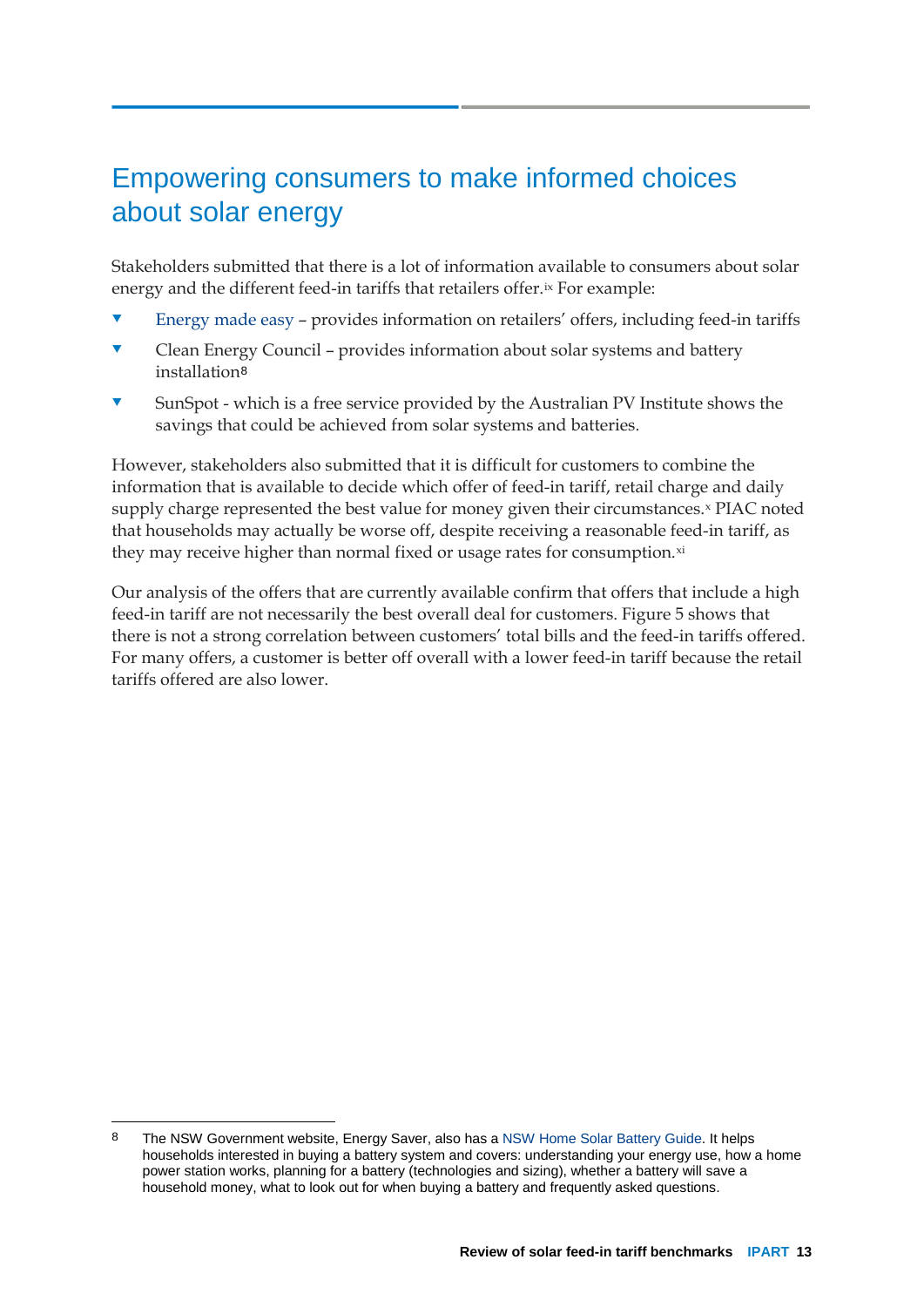

#### **Figure 5 Annual bills and feed-in tariffs - April 2021**

**Note:** In this example, we used a solar system size of 5 kW, consumption of 5,100 kWh per year, assumed that 50% of solar generated electricity is exported, and that the customer is in Ausgrid's network area. **Source:** IPART analysis.

Other stakeholders such as Red Energy and Lumo Energy noted that the energy industry is actively engaged to include energy data in the Consumer Data Right.[xii](#page-22-11) Red Energy and Lumo Energy submitted that this would allow customers to provide energy retailers consent to share their data with an accredited service provider such as a comparison site to get more tailored, competitive services.

Energy Australia also submitted that IPART should provide information for options in the market for consumers to manage their own energy use and costs, including for combinations of solar PV and batteries.[xiii](#page-22-12) It submitted that this information should be readily available from independent sources.

We support the development of the Consumer Data Right for the energy sector. The ability to securely share energy data with accredited parties (such as a comparison site) and then quickly use this information, can help consumers make better financial decisions. It could also promote competition between energy service providers, leading to better prices and innovation in product and service offerings.[9](#page-16-0)

<span id="page-16-0"></span><sup>9</sup> The ACCC released a [consultation paper](https://www.accc.gov.au/focus-areas/consumer-data-right-cdr/cdr-in-the-energy-sector/energy-rules-framework-consultation) on its preliminary positions on the energy rules framework and stakeholder submissions closed in August 2020. We will continue to monitor developments in this area.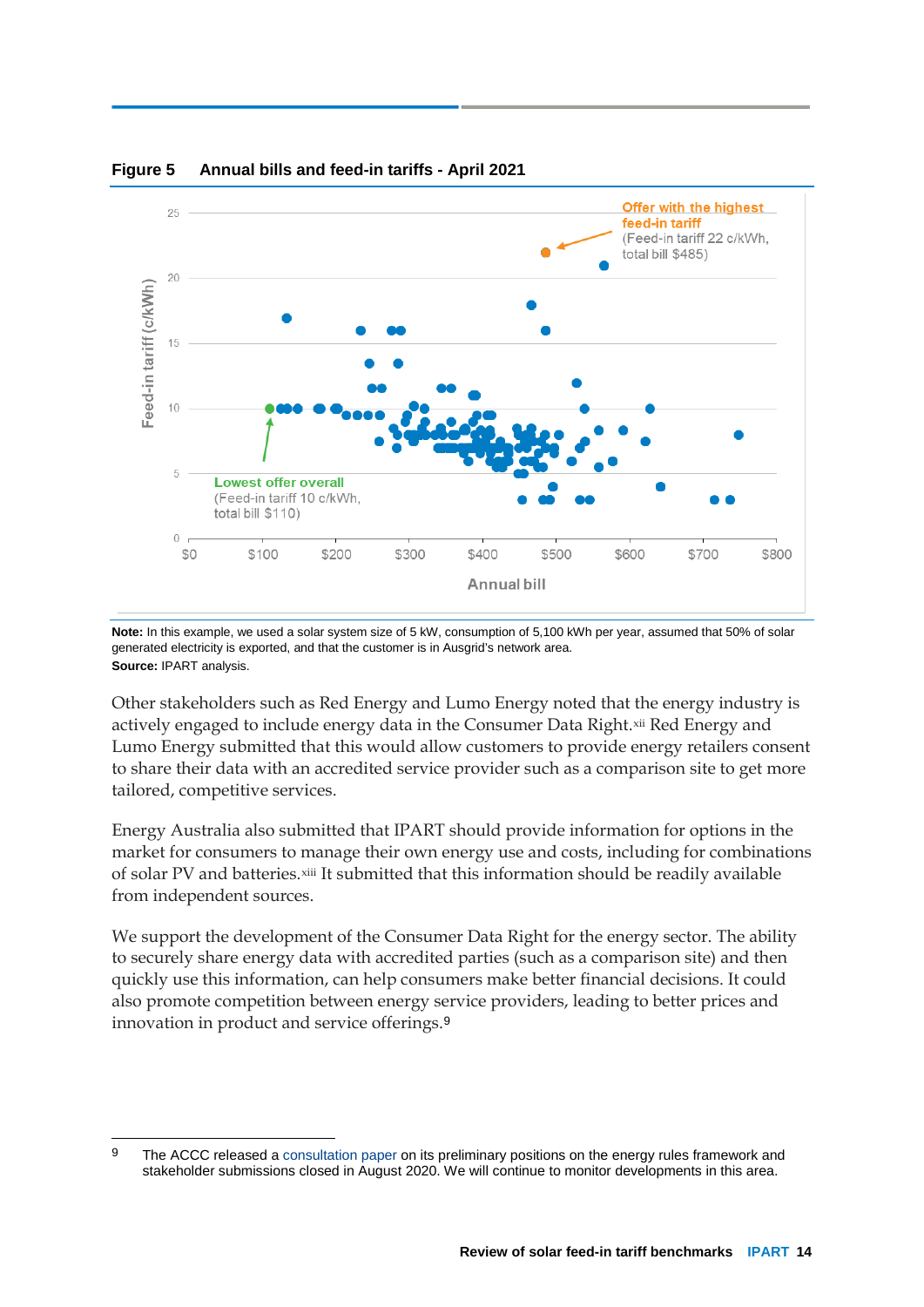# Longer term value of feed-in tariffs

IPART sets solar feed-in tariff benchmarks each year. Several of the stakeholders who responded to our Issues Paper consider that IPART's benchmark should be for a longer period, as solar panels are a long term investment.[xiv](#page-22-13) This would allow people to better assess the financial value of their solar panels.

We set a benchmark range each year because the price of electricity can fluctuate significantly from year to year, and can be difficult to predict several years in advance. As a result, most retailers change their retail prices (including their solar feed-in tariffs) at least once a year, rather than locking them in over the longer term. This means that IPART needs to provide an up-to-date guide of what solar exports are worth.

However, there are some clear trends emerging that mean that solar feed-in tariffs are likely to stay relatively low over the medium term. Solar exports are likely to be worth half of what they were over the last few years. This is because wholesale prices in the middle of the day – when solar is exporting to the grid – are likely to be much lower, as solar electricity continues to grow. Figure 6 shows forecasts from the Australian Energy Market Commission (AEMC) that prices in the middle of the day are expected to fall to around  $2 c/kWh$  in the next few years, down from around 8 c/kWh in 2018-19.



#### **Figure 6 Wholesale price by time of day**

**Source:** IPART calculations, based to data from AEMO, AEMC[, Residential Electricity Price Trends 2020 Final Report,](https://www.aemc.gov.au/sites/default/files/2020-12/2020%20Residential%20Electricity%20Price%20Trends%20report%20-%2015122020.pdf) 21 December 2020, p 11.

As shown in the previous section, solar panels are still likely to remain a good investment for many electricity customers. Customers can significantly reduce the amount of electricity they need to buy from their retailer by generating it themselves. However, they should put less weight on the revenue from exporting excess electricity to the grid when they are not using it.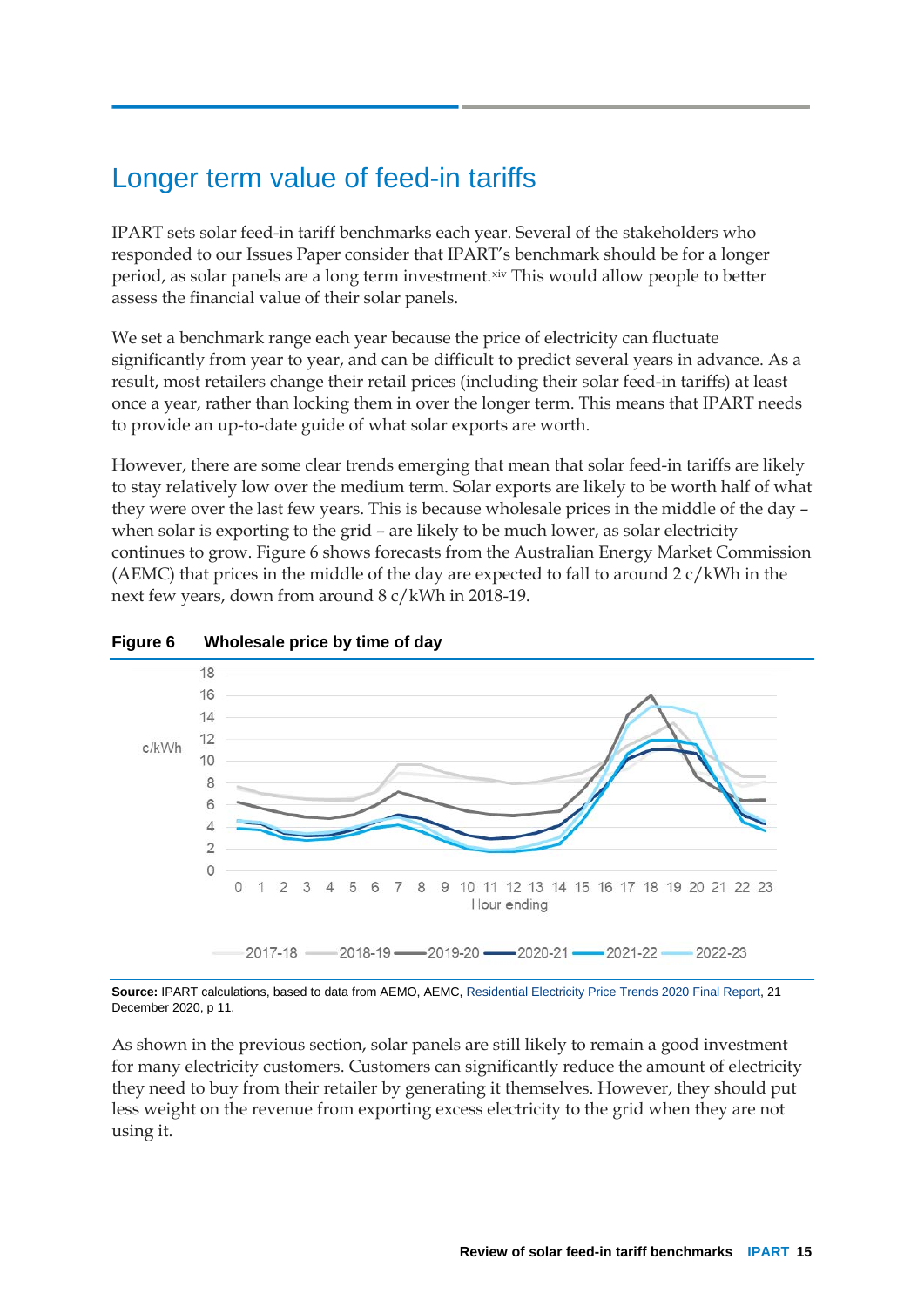### Our benchmarks reflect the value of solar exports to retailers

Stakeholders submitted that our benchmarks should be higher to reflect:

- the value of solar energy in displacing high-cost generation[xv](#page-22-14)
- avoided network costs as less of the power system is used if solar exports are used by customers nearby<sup>[xvi](#page-22-15)</sup>
- the environmental benefits that solar generated electricity provides compared to other forms of generation.<sup>[xvii](#page-22-16)</sup>

A number of stakeholders also considered that feed-in tariffs offered by retailers should at least be equal to retail electricity prices.xviii

Retailers are not required to offer feed-in tariffs, and if they do, they are free to set their own tariffs. They are also not required to follow our feed-in tariff benchmarks. This means that if IPART sets a higher benchmark, it would not mean that retailers would have to pay customers more for their solar energy, because offering a feed-in tariff is voluntary.

For our benchmarks to be useful to customers, it should reflect what retailers are actually likely to pay their customers, based on how much the solar electricity is worth to them. This means that we have not included 'external benefits' – benefits to the wider community, such as avoided health and environmental costs in our benchmark.

But if IPART did set a higher benchmark, and all retailers paid a higher feed-in tariff, this would result in higher costs to retailers, which would mean that they would have to increase their prices. For example, if all retailers paid a feed-in tariff of 15 c/kWh (around three times the 2021-22 benchmark), the average annual household bill would need to increase by around \$30 (to recover additional costs of \$100 million each year).

Households without solar panels should not have to pay more to reduce the bills of customers with solar panels. This would disadvantage the households who are unable to install a solar system themselves (for example, because they rent or they cannot afford the upfront costs).

We discuss below each of the issues raised by stakeholders.

#### Our feed-in tariff benchmarks are lower than retail electricity prices

A number of stakeholders submitted that they considered the feed-in tariff offered by their retailer to be too low compared to the retail price of electricity. They considered that the feed-in tariff should be higher, and some submitted that it should be at least equal to the retail price. This has also been the main issue raised by stakeholders in past reviews.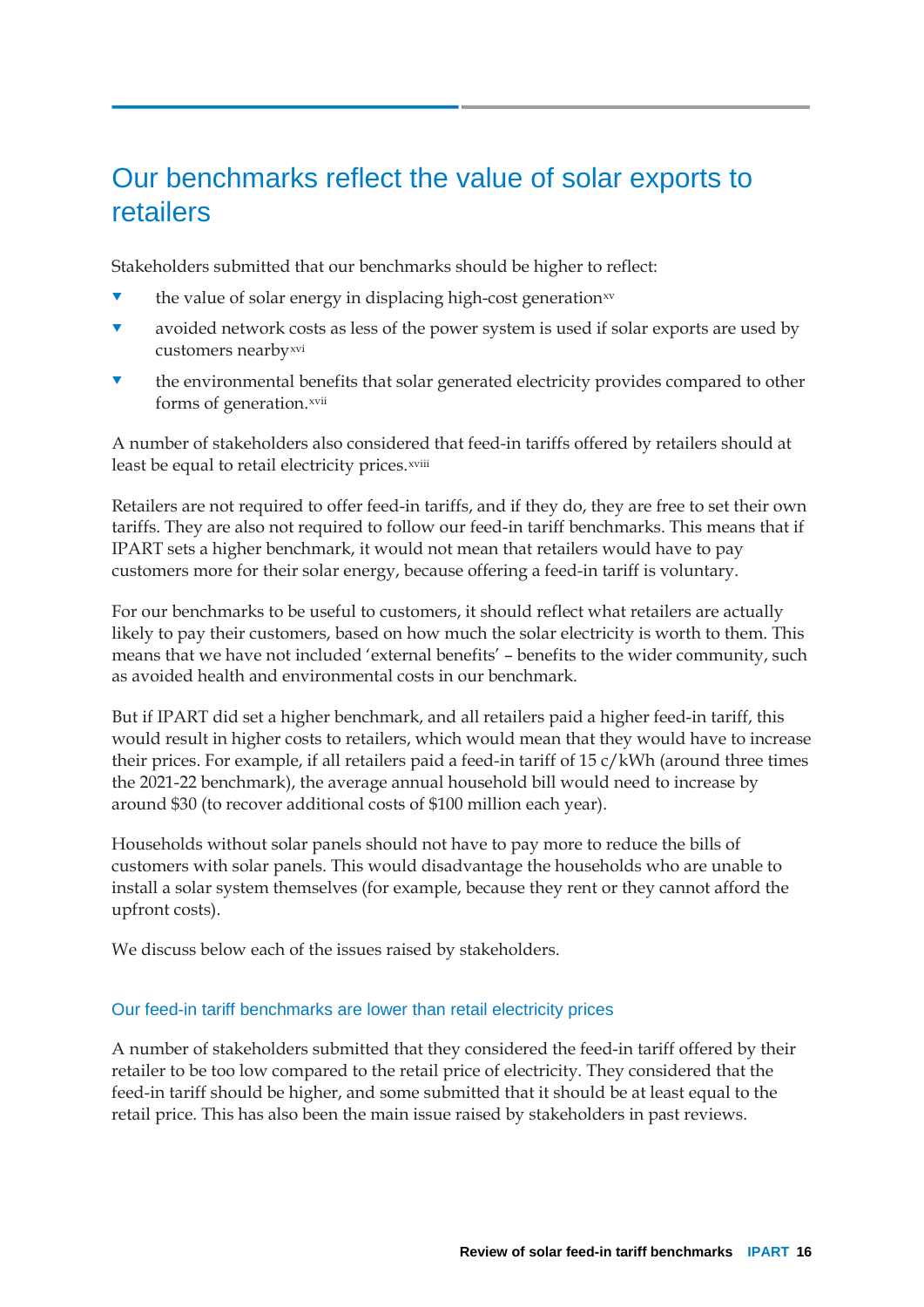Our feed-in tariff benchmarks (4.4 to  $5.9 \text{ c/kWh}$ ) are substantially lower than retail electricity prices (around 20 to 30  $c/kWh$ ). Our benchmark represents the savings to retailers as a result of not buying the equivalent electricity from the wholesale market. This represents a fair price that retailers should be willing to pay for solar exports.

Once retailers purchase solar electricity from consumers, there are additional costs that retailers incur when delivering this electricity to other customers. For example, network costs, retailers operating overheads, funding for green energy programs and GST[10](#page-19-0) – see Figure 7 below.



#### **Figure 7 Retail electricity cost components**

#### The feed-in tariff reflects the market price of wholesale electricity

Stakeholders submitted that solar energy displaces high-cost generation (including the need to build alternative generating capacity) and reduces the chances of high wholesale electricity prices occurring in the first place.

However, we consider that solar customers should be treated consistently with other electricity generators and so should not get a higher or lower tariff to reflect their impact on wholesale prices. For example, a new wind turbine that contributes to reduced wholesale spot prices does not receive any additional payment to reflect the lower wholesale price. It takes the same market price as all other generators. This also means that all consumers benefit from lower prices.

<span id="page-19-0"></span><sup>10</sup> Most residential customers are not registered for GST and so they do not need to pay GST on their solar feed-in tariff revenue. Our feed-in tariff benchmarks are exclusive of GST. However, when retailers supply solar exports to other customers, the supply of those exports are subject to GST. Solar customers that are registered for GST must pay GST on their feed-in tariffs. Australian Tax Office[, Are there any GST](https://www.ato.gov.au/business/gst/in-detail/gst-issues-registers/electricity-and-gas-industry-partnerships---issues-register/?page=1#1_Are_there_any_GST_implications_for_owners_of_grid_connected_solar_power_generation_equipment_in_respect_of_electricity_supplied_via_the_network_)  [implications for owners of grid-connected solar power generation equipment in respect of electricity supplied](https://www.ato.gov.au/business/gst/in-detail/gst-issues-registers/electricity-and-gas-industry-partnerships---issues-register/?page=1#1_Are_there_any_GST_implications_for_owners_of_grid_connected_solar_power_generation_equipment_in_respect_of_electricity_supplied_via_the_network_)  [via the network?,](https://www.ato.gov.au/business/gst/in-detail/gst-issues-registers/electricity-and-gas-industry-partnerships---issues-register/?page=1#1_Are_there_any_GST_implications_for_owners_of_grid_connected_solar_power_generation_equipment_in_respect_of_electricity_supplied_via_the_network_) accessed 12 April 2021.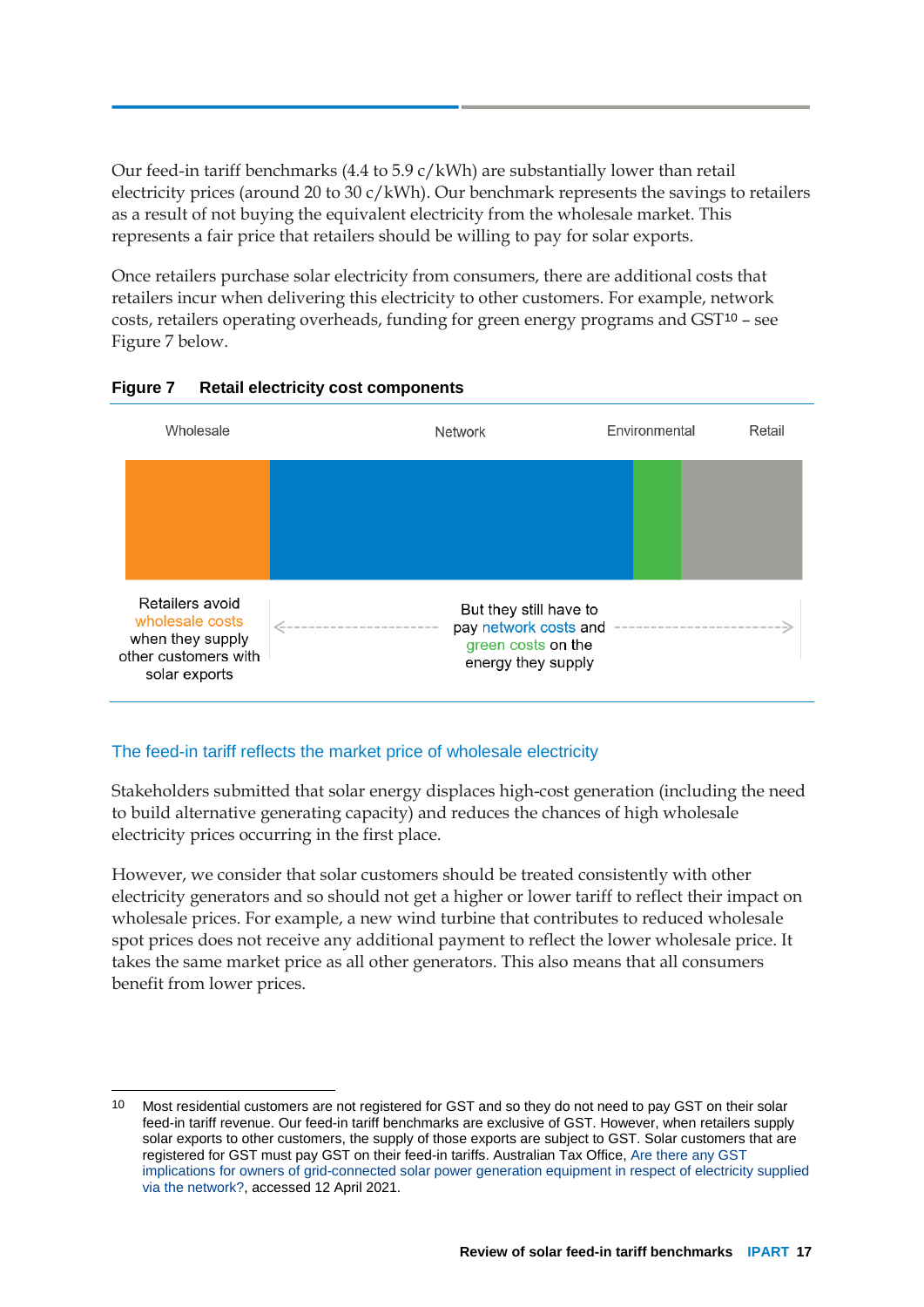#### Retailers have to pay network costs on solar exports

Stakeholders submitted that avoided network costs should be included in our benchmarks as less of the network is used if exported solar energy is used by other consumers nearby.

We don't make an allowance for this, because retailers still incur the full network costs when they sell solar exports to other consumers and so do not avoid these network costs.

In addition, large volumes of solar exports may have the potential to impose higher network costs due to additional investment required to support the bidirectional flows of electricity to handle the volume of solar exports. As a result of these costs, the AEMC has recently made a draft determination to allow distribution network service providers to levy export charges. Under their draft determination, networks could also pay customers more for exporting solar electricity where it reduces their costs.

If the rule changes are approved, customers will not see any impacts until 2024. Distribution network service providers would need to consult extensively with their customers and have their pricing structures approved by the AER before levying any export charges. [xix](#page-22-17) We will consider the impact of any network charges on our benchmarks in our next review of our methodology in 2024, once specific information becomes available. More information on the AEMC's draft determination is provided in the next section.

#### Solar customers receive upfront subsidies to reflect avoided carbon emissions

Stakeholders submitted that our benchmark should include the environmental benefits that solar generated electricity provides compared to other forms of generation. As explained previously, for our benchmarks to be useful to customers, it should reflect what retailers are actually likely to pay their customers, based on how much the solar electricity is worth to them. Retailers do not capture avoided externalities from supplying solar generated electricity. This means that if we included a value for environmental benefits in the feed-in tariffs that was paid by retailers, retailers would need to recoup this amount from their customers (including those without solar panels) through higher retail prices.

We note that solar customers currently receive an upfront subsidy for installing their panels under the Small Scale Renewable Energy Scheme (SRES) to reflect the avoided costs of carbon emissions. For a 5 kW solar system installed in Sydney, the subsidy is currently worth around \$2,600.[11](#page-20-0)

All electricity customers pay an average of around \$41 per year to subsidise customers with solar panels. Customers also pay another \$55 per year (for an average bill) for other 'green costs' (including subsidies for the Renewable Energy Target, the Climate Change Fund, and the Energy Saving Scheme).[xx](#page-22-18)

<span id="page-20-0"></span> <sup>11</sup> IPART calculation based on: Australian Government Clean Energy Regulator Rec Registry, [Small](https://www.rec-registry.gov.au/rec-registry/app/calculators/sgu-stc-calculator)  generation unit [STC calculator,](https://www.rec-registry.gov.au/rec-registry/app/calculators/sgu-stc-calculator) accessed 9 February 2020; and Ecosave[, Spot Trade Market Update,](https://ecosave.com.au/news-insights/spot-trade-market-update-environmental-certificate-scheme-prices-stcs-lgcs-veecs-and-escs-january-2021/) accessed 9 February 2020.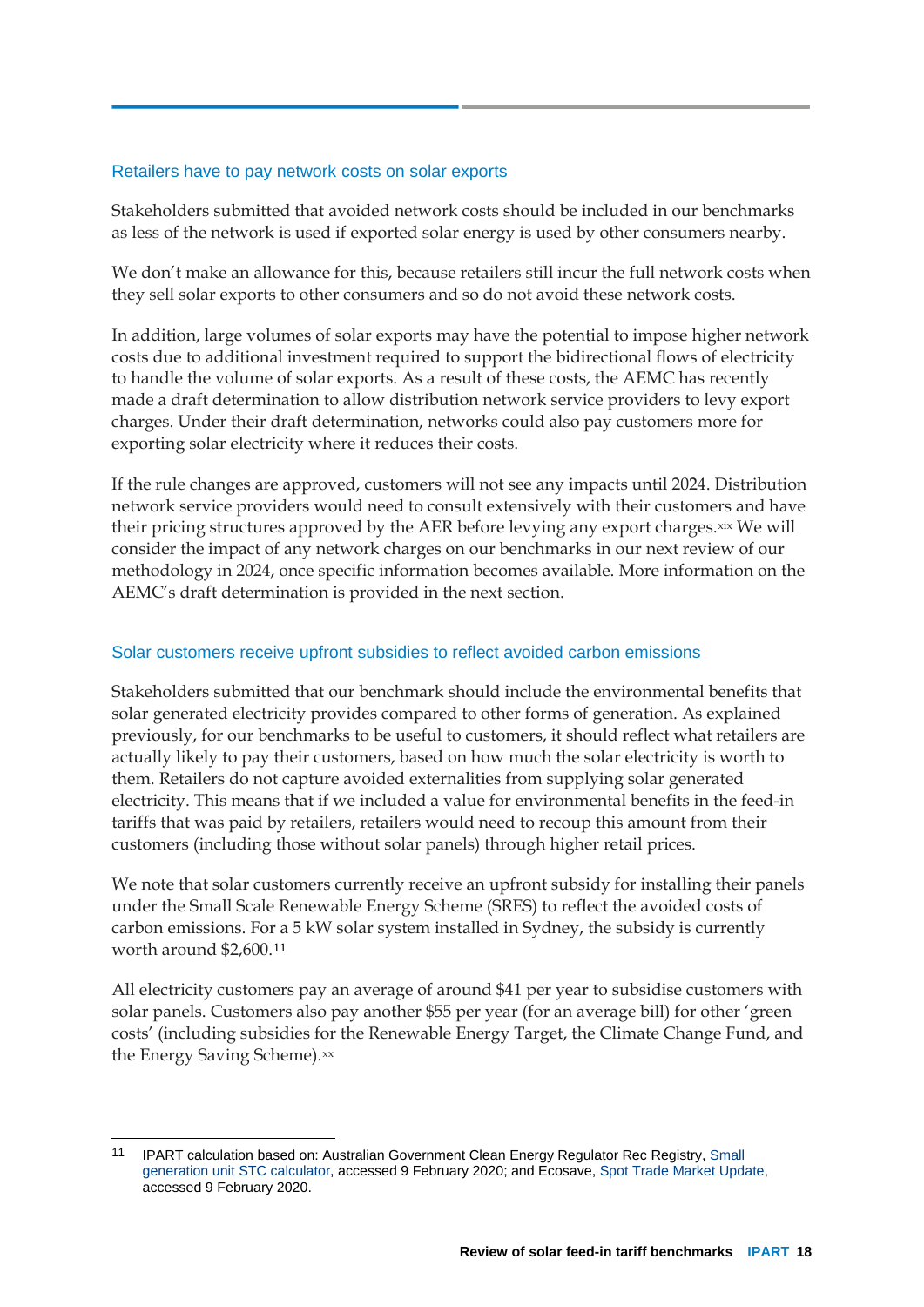# Potential changes in the market design of solar exports

The traditional model of electricity supply is changing. Smaller generators, such as solar panels, have increased rapidly over the network (known as distributed energy resources or 'DER'). Many consumers have installed solar panels and so now both import and export their electricity. However, the design and rules for the electricity market were established when electricity flowed in one direction, from a small number of large thermal generators to consumers.

Regulators and various market bodies are working to ensure that the NEM can continue to meet the needs of consumers as technology evolves.

Recently, the AEMC released a draft reform package to integrate distributed energy resources, such as small-scale solar and batteries, more efficiently into the electricity grid.

### AEMC's draft ruling to allow distributed network service providers to charge for export services

On 25 March 2021, the AEMC released its draft reform package comprising the following key changes:

- **Updating the regulatory framework to clarify that distribution services are two-way and include export services**. The current rules relating to distribution services will apply to export services and officially recognise energy exports as a service to customers.
- **Promoting incentives to efficiently invest in, operate and use export services.** This is to give networks stronger incentives to deliver quality export services. Currently there are no financial penalties (or rewards) for poor (or good) network export service.
- **Enabling distribution networks to develop new tariff options, including two-way pricing for export services.** Networks may reward (or charge) customers for exports when demand is high (or low). Options could include allowing free exports up to a limit, paying extra for guaranteeing export at peak times, providing export rebates (negative pricing option), grandfathering of existing arrangements, or no export charges.
- **Allowing flexible pricing solutions at the network level.** Each network will be able to devise its own pricing structure as different networks have different capabilities and customer preferences. Each plan must be approved by the AER.[xxi](#page-22-19)

The AEMC modelled the potential impact on customer bills if networks introduced export charges. Most retail customers could receive a small bill reduction. This reflects that customers who have not had the opportunity to invest in solar panels, would no longer be asked to pay an equal share of the costs for distribution networks to maintain or improve export services. Customers with battery storage could see more benefits. They could gain especially through export rebates (negative prices).